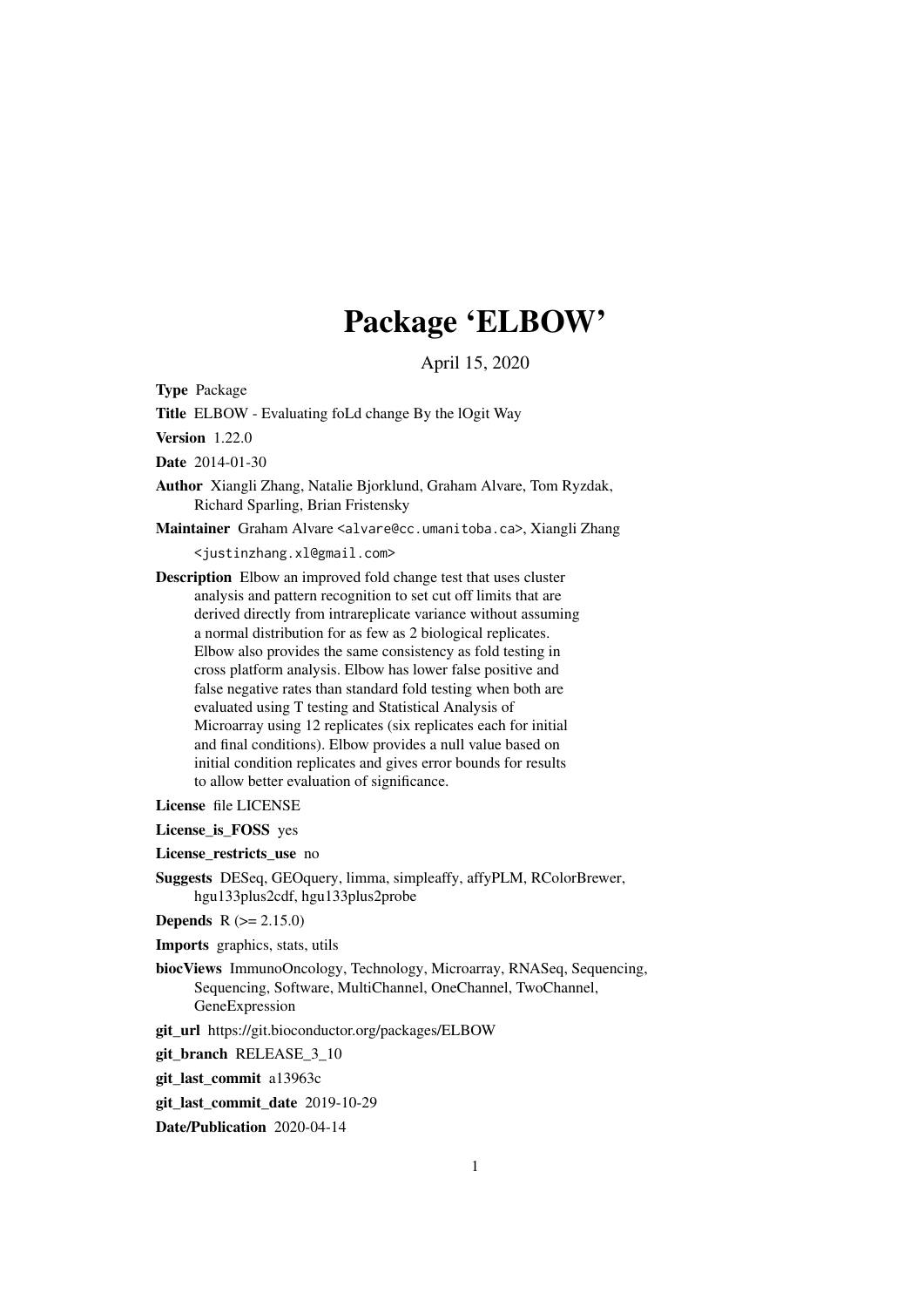## <span id="page-1-0"></span>R topics documented:

| $\mathbf{3}$   |
|----------------|
| $\overline{4}$ |
| 6              |
| 8              |
| -9             |
|                |
|                |
|                |
|                |
|                |
|                |
|                |
|                |
|                |
|                |
|                |
|                |

#### **Index [28](#page-27-0) Propose 28 Propose 28 Propose 28 Propose 28 Propose 28 Propose 28 Propose 28 Propose 28 Propose 28 Pro**

<span id="page-1-1"></span>analyze\_elbow *extracts all elbow statistics and plots and elbow curve.*

## Description

Analyzes:

- the Elbow cut-offs
- the Elbow curve variance
- the upper and lower error Elbow curves
- $\log \chi^2$  p-value for the Elbow curve model

#### Usage

```
analyze_elbow(probes, initial_conditions,
  final_conditions, gtitle = "")
```
#### Arguments

| probes             | the data set of probes (as a data.frame).                                                                                         |
|--------------------|-----------------------------------------------------------------------------------------------------------------------------------|
| initial_conditions |                                                                                                                                   |
|                    | a 2D data. fram containing all of the replicate gene expression values correspond-<br>ing to the experiment's initial conditions. |
| final_conditions   |                                                                                                                                   |
|                    | a 2D data. fram containing all of the replicate gene expression values correspond-<br>ing to the experiment's final conditions.   |
| gtitle             | the title to display for the graph.                                                                                               |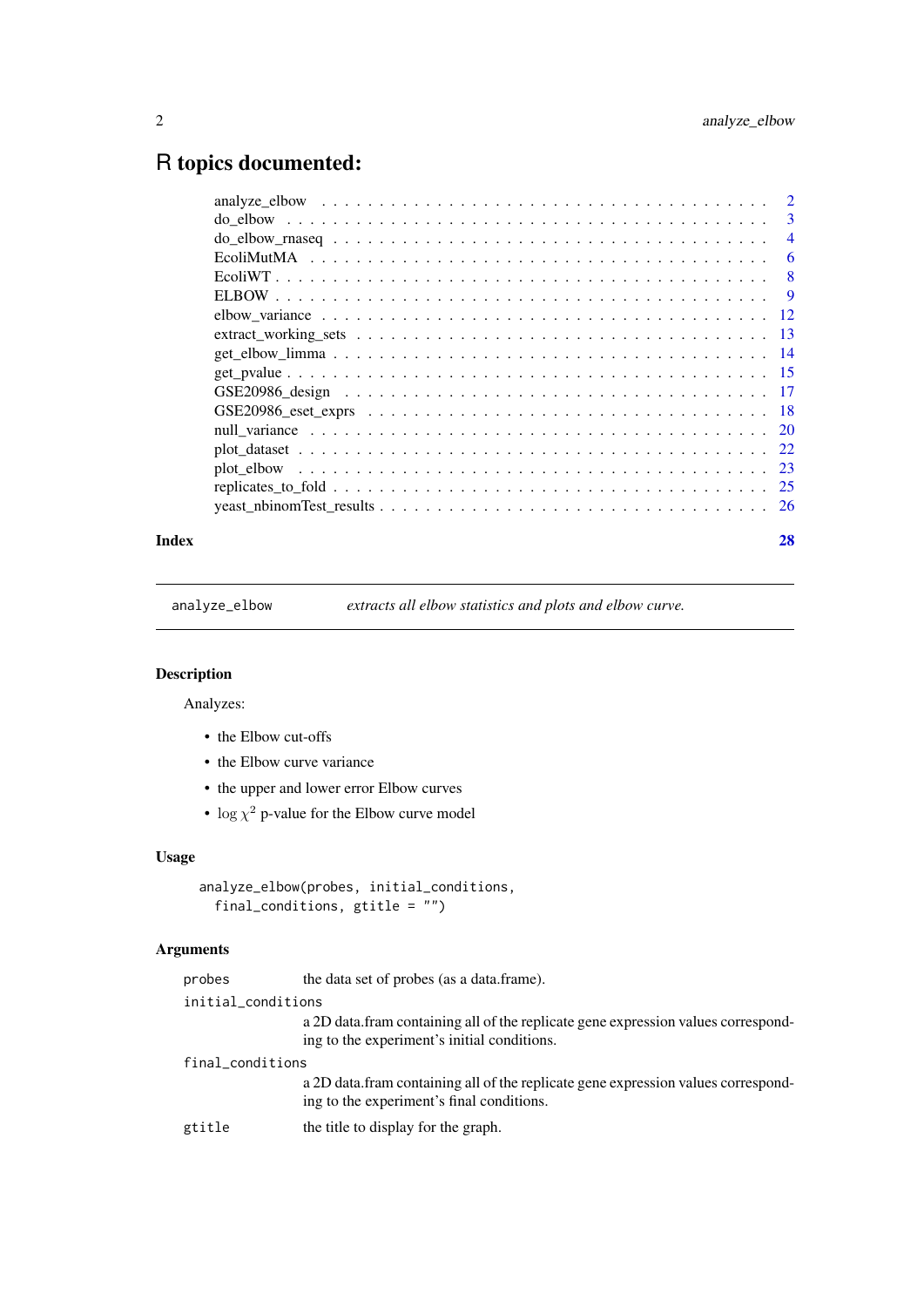<span id="page-2-0"></span>do\_elbow 3

#### Details

Then plots the data to a curve - AND - prints the statistics to both the terminal and the plot canvas.

#### Value

a list of all significant probes

#### Examples

```
# read in the EcoliMutMA sample data from the package
data(EcoliMutMA, package="ELBOW")
csv_data <- EcoliMutMA
# - OR - Read in a CSV file (uncomment - remove the #'s
# - from the line below and replace 'filename' with
# the CSV file's filename)
# csv_data <- read.csv(filename)
# set the number of initial and final condition replicates both to three
init count <- 3final_count <- 3
# Parse the probes, intial conditions and final conditions
# out of the CSV file. Please see: extract_working_sets
# for more information.
#
# init_count should be the number of columns associated with
# the initial conditions of the experiment.
# final_count should be the number of columns associated with
# the final conditions of the experiment.
working_sets <- extract_working_sets(csv_data, init_count, final_count)
probes <- working_sets[[1]]
initial_conditions <- working_sets[[2]]
final_conditions <- working_sets[[3]]
# Uncomment to output the plot to a PNG file (optional)
# png(file="output_plot.png")
# Analyze the elbow curve.
sig <- analyze_elbow(probes, initial_conditions, final_conditions)
# write the significant probes to 'signprobes.csv'
write.table(sig,file="signprobes.csv",sep=",",row.names=FALSE)
```
<span id="page-2-1"></span>do\_elbow *calculates the upper and lower elbow cut-off fold-values*

#### Description

calculates the upper and lower elbow cut-off fold-values

#### Usage

do\_elbow(fold\_values)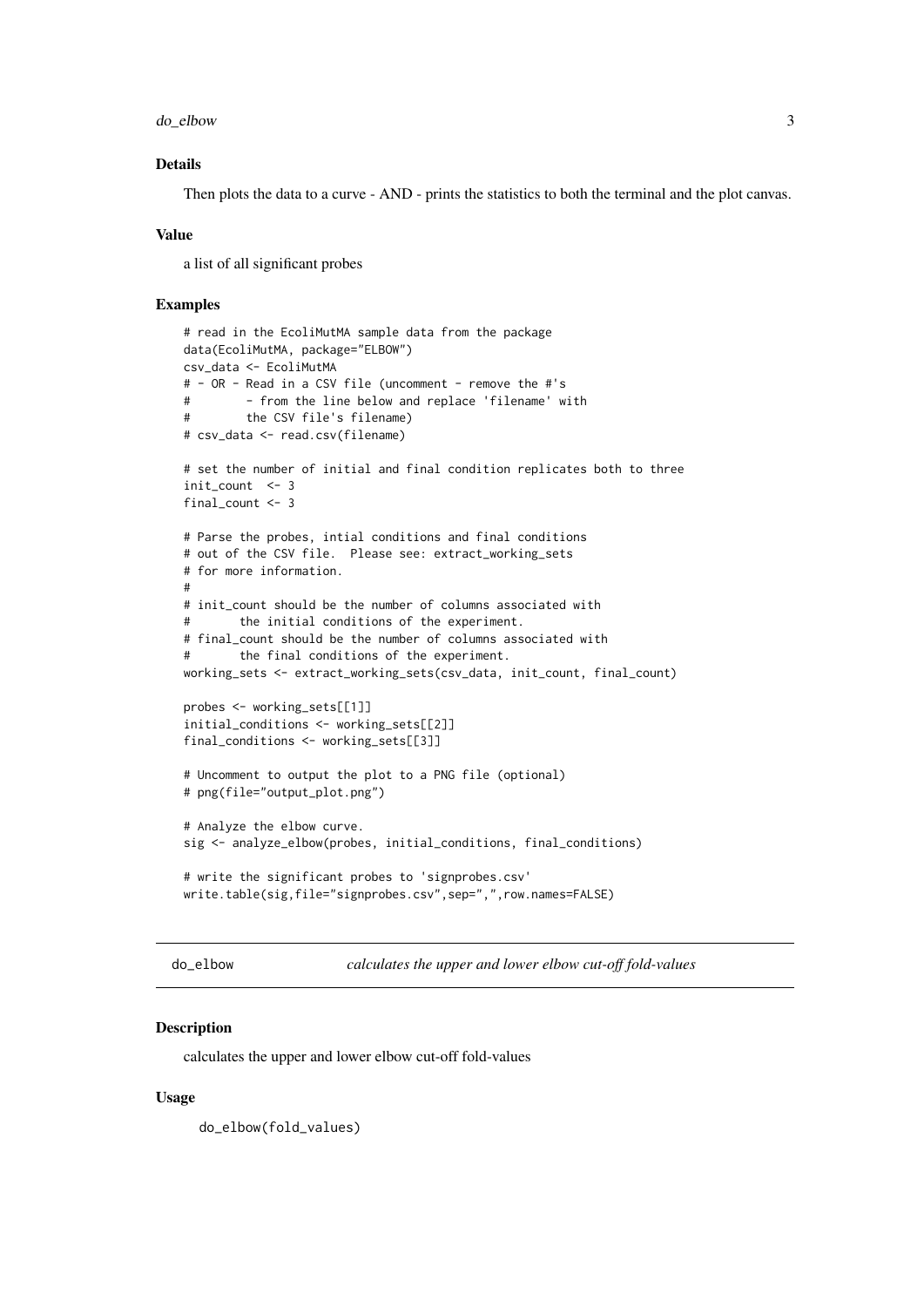#### <span id="page-3-0"></span>Arguments

fold\_values a data.frame containing all of the fold values to calculate the elbow for.

#### Value

a list containing the following:

- up\_limit the upper (most positive) limit of the elbow curve
- low\_limit the lower (most negative) limit of the elbow curve

#### Examples

```
# read in the EcoliMutMA sample data from the package
data(EcoliMutMA, package="ELBOW")
csv_data <- EcoliMutMA
# - OR - Read in a CSV file (uncomment - remove the #'s
# - from the line below and replace 'filename' with
# the CSV file's filename)
# csv_data <- read.csv(filename)
# set the number of initial and final condition replicates both to three
init_count <- 3
final_count <- 3
# Parse the probes, intial conditions and final conditions
# out of the CSV file. Please see: extract_working_sets
# for more information.
#
# init_count should be the number of columns associated with
# the initial conditions of the experiment.
# final_count should be the number of columns associated with
# the final conditions of the experiment.
working_sets <- extract_working_sets(csv_data, init_count, final_count)
probes <- working_sets[[1]]
initial_conditions <- working_sets[[2]]
final_conditions <- working_sets[[3]]
# Uncomment to output the plot to a PNG file (optional)
# png(file="output_plot.png")
my_data <- replicates_to_fold(probes, initial_conditions, final_conditions)
# compute the elbow for the dataset
limits <- do_elbow(data.frame(my_data$fold))
```
do\_elbow\_rnaseq *Calculates fold values from an MArrayLM object.*

#### Description

Performs the ELBOW fold change test on an CountDataSet from DESeq object. This is a wrapper class to help integrate the ELBOW method into Bioconductor. followed tutorial from: http://cgrlucb.wikispaces.com/Spri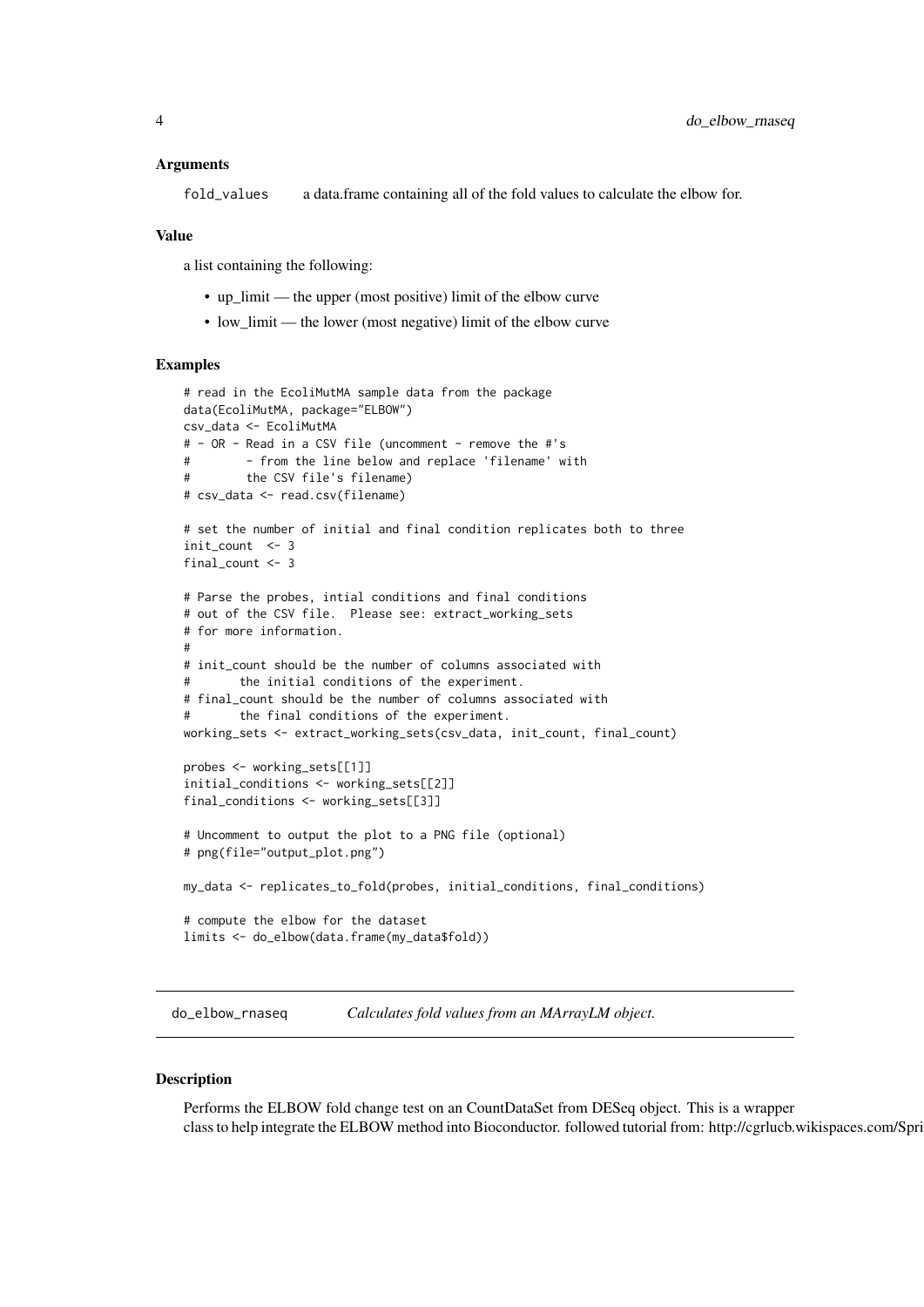```
do_elbow_rnaseq 5
```
#### Usage

do\_elbow\_rnaseq(rnaSeq)

#### Arguments

rnaSeq is the CountDataSet object to analyze.

#### Value

a matrix specified as follows

- columns (1) "up\_limit", the upper ELBOW fold-change cut-off value; (2) "low\_limit", the lower ELBOW fold-change cut-off value
- rows one row per sample, specified by the parameter "columns."

```
# install the DESeq libraries
#if (!requireNamespace("BiocManager", quietly=TRUE))
     #install.packages("BiocManager")
#BiocManager::install("DESeq")
## download the table
library("DESeq")
# the following bam file dataset was obtained from:
# http://cgrlucb.wikispaces.com/file/view/yeast_sample_data.txt
# it has been downloaded into this package for speed convenience.
filename <- system.file("extdata", "yeast_sample_data.txt", package = "ELBOW")
count_table <- read.table(filename, header=TRUE, sep="\t", row.names=1)
expt_design <- data.frame(row.names = colnames(count_table), condition = c("WE","WE","M","M","M"))
conditions = expt_design$condition
data <- newCountDataSet(count_table, conditions)
data <- estimateSizeFactors(data)
data <- as(data, "CountDataSet")
## data <- estimateVarianceFunctions(data)
data <- estimateDispersions(data)
# this next step is essential, but it takes a long time...
# so, just like a good cooking show we will skip this step
# and load a finished version.
#results <- nbinomTest(data, "M", "WE")
# The below two code lines load a copy of the above dataset
# which has already been processed by:
# results <- nbinomTest(data, "M", "WE")
# For your own real data, you must use:
# results <- nbinomTest(data, "M", "WE")'
# Instead of the two lines below:
data(yeast_nbinomTest_results, package="ELBOW")
results <- yeast_nbinomTest_results
# obtain the elbow limit for the dataset
# the final step in the analysis pipeline
do_elbow_rnaseq(results)
```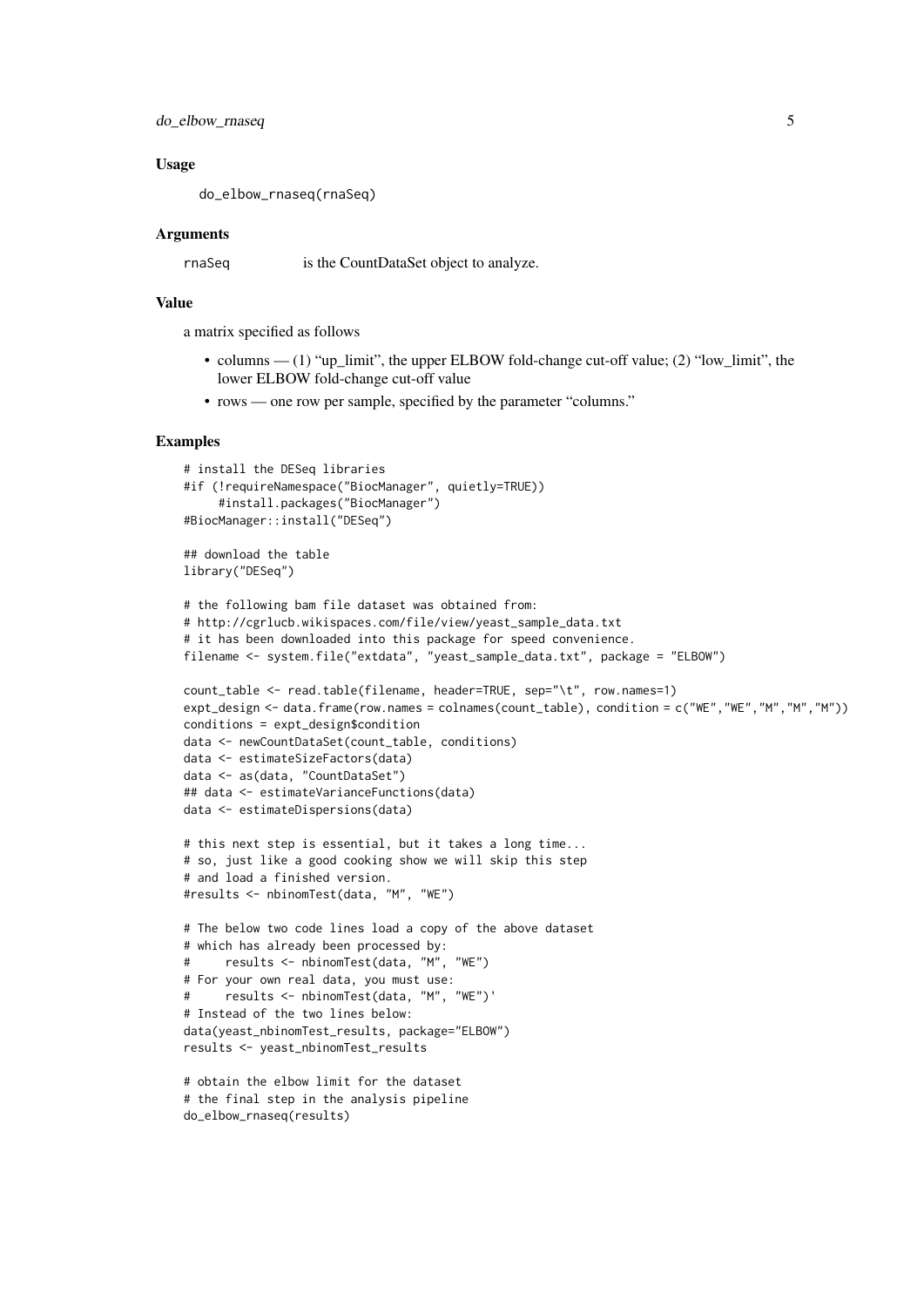<span id="page-5-0"></span>EcoliMutMA *Escherichia coli str. K-12 substr. MG1655 - EcoliMutMA (GSM576640-45 mutant – G3.2 mutant of E.coli EcNR1, no isobutanol)*

#### Description

Evolution combined with genomic study elucidates genetic bases of isobutanol tolerance in Escherichia coli

Platform organism: Escherichia coli str. K-12 substr. MG1655 Sample organism: Escherichia coli Experiment type: Expression profiling by array Summary

*BACKGROUND:* Isobutanol is a promising next generation biofuel with demonstrated high yield microbial production, but the toxicity of this molecule reduces fermentation volumetric productivity and final titers. Organic solvent tolerance is a complex, multigenic phenotype that has been recalcitrant to rational engineering approaches. We apply experimental evolution followed by genome resequencing and a gene expression study to elucidate genetic bases on adaptation to exogenous isobutanol stress.

*RESULTS:* The adaptations acquired in our evolved lineages exhibit antagonistic pleiotropy between minimal and rich medium, and appear to be specific to the effects of longer chain alcohols. By examining genotypic adaptation in multiple independent lineages, we find evidence of parallel evolution in hfq, mdh, acrAB, gatYZABCD, and rph genes. Many isobutanol tolerant lineages show reduced rpoS activity, perhaps related to mutations in hfq or acrAB. Consistent with the complex, multigenic nature of solvent tolerance, we observe adaptations in a diversity of cellular processes. Many adaptations appear to involve epistasis between different mutations, implying a rugged fitness landscape for isobutanol tolerance. We observe a trend of evolution targeting post-transcriptional regulation and high centrality nodes of biochemical networks. Collectively, the genotypic adaptations we observe suggest mechanisms of adaptation to isobutanol stress based on remodelling the cell envelope and surprisingly, stress response attenuation.

*CONCLUSIONS:* We have discovered a set of genotypic adaptations that confer increased tolerance to exogenous isobutanol stress. Our results are immediately useful to efforts to engineer more isobutanol tolerant host strains of E. coli for isobutanol production. We suggest that rpoS and posttranscriptional regulators, such as hfq, RNA helicases, and sRNAs may be interesting mutagenesis targets for futurue global phenotype engineering.

#### Overall design

Two strains (WT strain and G3.2 mutant strain), each with two culture conditions (with and without isobutanol in medium). Three biological replicates for each strain/culture condition. Twelve samples in total.

- GSM576634 WT E.coli EcNR1, no isobutanol
- GSM576635 WT E.coli EcNR1, no isobutanol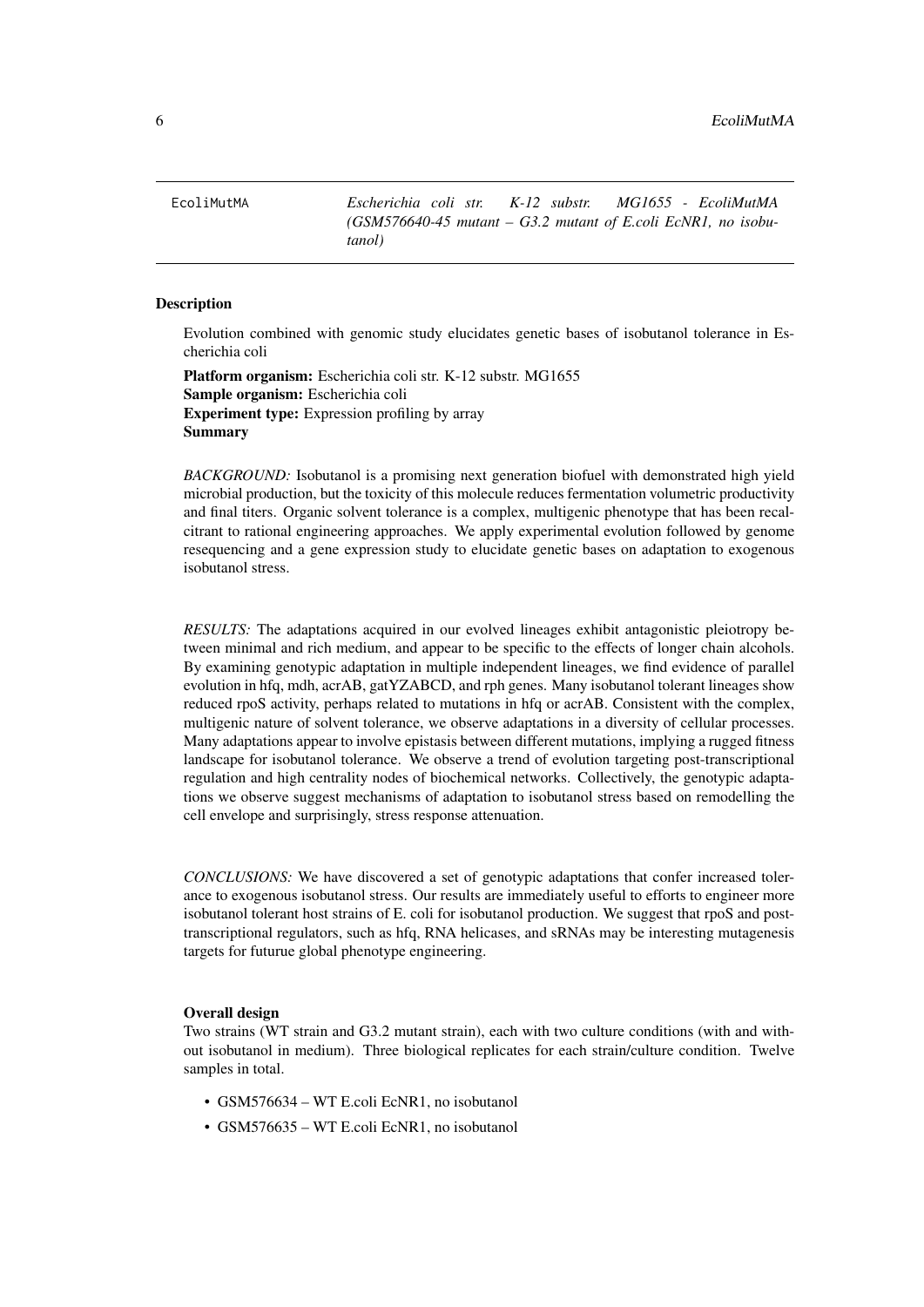#### EcoliMutMA 7

- GSM576636 WT E.coli EcNR1, no isobutanol
- GSM576637 WT E.coli EcNR1, 0.5 % isobutanol
- GSM576638 WT E.coli EcNR1, 0.5 % isobutanol
- GSM576639 WT E.coli EcNR1, 0.5 % isobutanol
- GSM576640 G3.2 mutant of E.coli EcNR1, no isobutanol EcoliMutMA
- GSM576641 G3.2 mutant of E.coli EcNR1, no isobutanol
- GSM576642 G3.2 mutant of E.coli EcNR1, no isobutanol
- GSM576643 G3.2 mutant of E.coli EcNR1, 0.5 % isobutanol
- GSM576644 G3.2 mutant of E.coli EcNR1, 0.5 % isobutanol
- GSM576645 G3.2 mutant of E.coli EcNR1, 0.5 % isobutanol

#### Correponding dataset

EcoliMutMA – GSM576640-45 mutant

#### Usage

EcoliMutMA

#### Format

A 7 column table defined as such:

- the first column containing the names of the probes
- columns 2-4 contain the gene expression values of three replicates for the initial conditions of the experiment
- columns 5-7 contain the gene expression values of three replicates for the final conditions of the experiment

#### Source

Geo Accession #Series GSE23526

#### References

Minty, J. J., Lesnefsky, A. A., Lin, F., Chen, Y., Zaroff, T. A., Veloso, A. B., Xie, B., McConnell, C. A.,Ward, R. J., Schwartz, D. R., Rouillard, J. M., Gao, Y., Gulari, E., Lin, X.N. (March 2011) "Evolution combined with genomic study elucidates genetic bases of isobutanol tolerance in Escherichia coli." *Microb Cell Fact.* Vol. 10, p. 18. doi: 10.1186/1475-2859-10-18.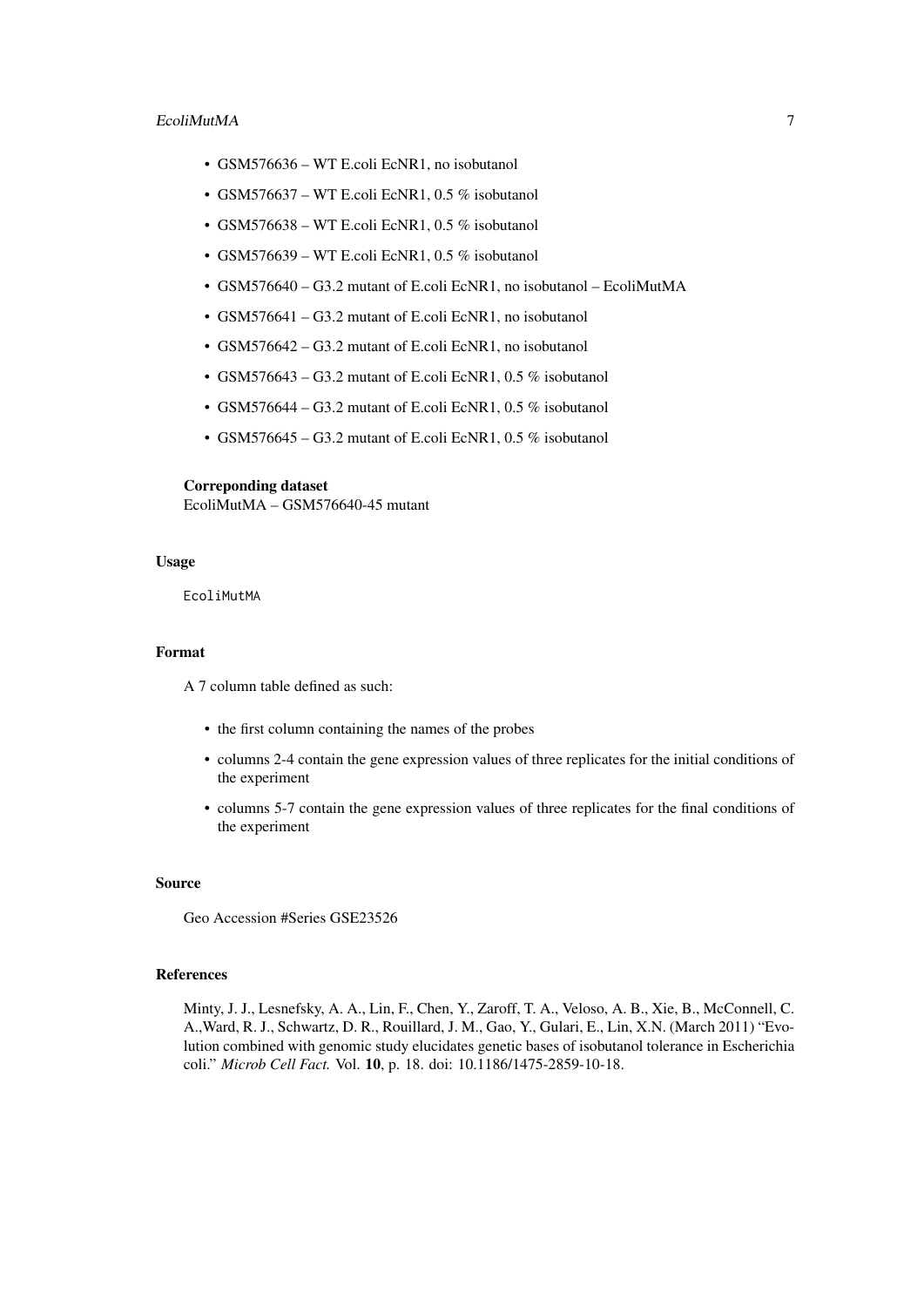<span id="page-7-0"></span>EcoliWT *Escherichia coli str. K-12 substr. MG1655 - EcoliWT (GSM576634-39 WT – WT E.coli EcNR1, no isobutanol)*

#### Description

Evolution combined with genomic study elucidates genetic bases of isobutanol tolerance in Escherichia coli

Platform organism: Escherichia coli str. K-12 substr. MG1655 Sample organism: Escherichia coli Experiment type: Expression profiling by array Summary

*BACKGROUND:* Isobutanol is a promising next generation biofuel with demonstrated high yield microbial production, but the toxicity of this molecule reduces fermentation volumetric productivity and final titers. Organic solvent tolerance is a complex, multigenic phenotype that has been recalcitrant to rational engineering approaches. We apply experimental evolution followed by genome resequencing and a gene expression study to elucidate genetic bases on adaptation to exogenous isobutanol stress.

*RESULTS:* The adaptations acquired in our evolved lineages exhibit antagonistic pleiotropy between minimal and rich medium, and appear to be specific to the effects of longer chain alcohols. By examining genotypic adaptation in multiple independent lineages, we find evidence of parallel evolution in hfq, mdh, acrAB, gatYZABCD, and rph genes. Many isobutanol tolerant lineages show reduced rpoS activity, perhaps related to mutations in hfq or acrAB. Consistent with the complex, multigenic nature of solvent tolerance, we observe adaptations in a diversity of cellular processes. Many adaptations appear to involve epistasis between different mutations, implying a rugged fitness landscape for isobutanol tolerance. We observe a trend of evolution targeting post-transcriptional regulation and high centrality nodes of biochemical networks. Collectively, the genotypic adaptations we observe suggest mechanisms of adaptation to isobutanol stress based on remodelling the cell envelope and surprisingly, stress response attenuation.

*CONCLUSIONS:* We have discovered a set of genotypic adaptations that confer increased tolerance to exogenous isobutanol stress. Our results are immediately useful to efforts to engineer more isobutanol tolerant host strains of E. coli for isobutanol production. We suggest that rpoS and posttranscriptional regulators, such as hfq, RNA helicases, and sRNAs may be interesting mutagenesis targets for futurue global phenotype engineering.

#### Overall design

Two strains (WT strain and G3.2 mutant strain), each with two culture conditions (with and without isobutanol in medium). Three biological replicates for each strain/culture condition. Twelve samples in total.

- GSM576634 WT E.coli EcNR1, no isobutanol EcoliWT
- GSM576635 WT E.coli EcNR1, no isobutanol
- GSM576636 WT E.coli EcNR1, no isobutanol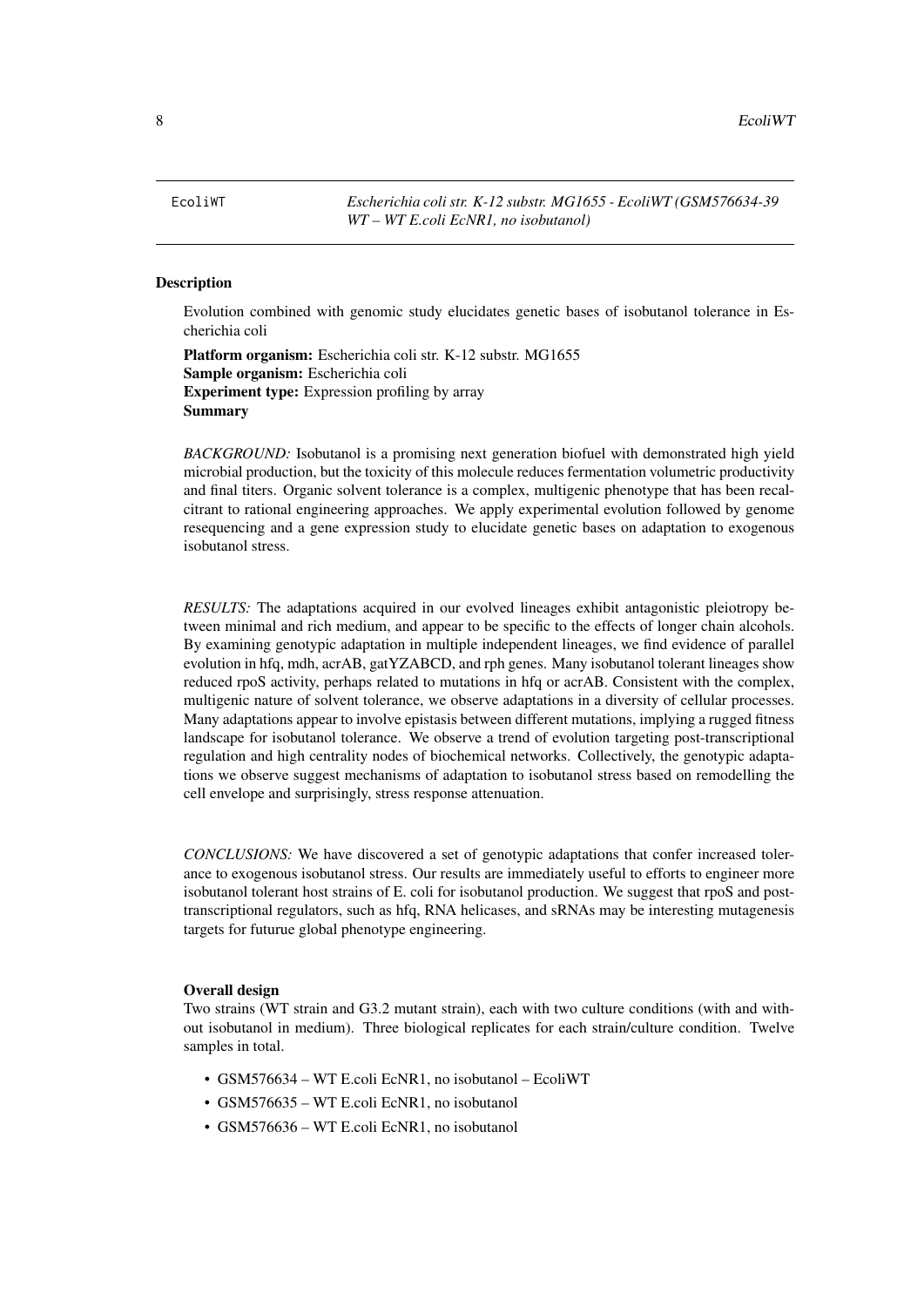#### <span id="page-8-0"></span>ELBOW 99

- GSM576637 WT E.coli EcNR1, 0.5 % isobutanol
- GSM576638 WT E.coli EcNR1, 0.5 % isobutanol
- GSM576639 WT E.coli EcNR1, 0.5 % isobutanol
- GSM576640 G3.2 mutant of E.coli EcNR1, no isobutanol
- GSM576641 G3.2 mutant of E.coli EcNR1, no isobutanol
- GSM576642 G3.2 mutant of E.coli EcNR1, no isobutanol
- GSM576643 G3.2 mutant of E.coli EcNR1, 0.5 % isobutanol
- GSM576644 G3.2 mutant of E.coli EcNR1, 0.5 % isobutanol
- GSM576645 G3.2 mutant of E.coli EcNR1, 0.5 % isobutanol

#### Correponding dataset

EcoliWT – GSM576634-39 WT

#### Usage

EcoliWT

#### Format

A 7 column table defined as such:

- the first column containing the names of the probes
- columns 2-4 contain the gene expression values of three replicates for the initial conditions of the experiment
- columns 5-7 contain the gene expression values of three replicates for the final conditions of the experiment

#### Source

Geo Accession #Series GSE23526

#### References

Minty, J. J., Lesnefsky, A. A., Lin, F., Chen, Y., Zaroff, T. A., Veloso, A. B., Xie, B., McConnell, C. A.,Ward, R. J., Schwartz, D. R., Rouillard, J. M., Gao, Y., Gulari, E., Lin, X.N. (March 2011) "Evolution combined with genomic study elucidates genetic bases of isobutanol tolerance in Escherichia coli." *Microb Cell Fact.* Vol. 10, p. 18. doi: 10.1186/1475-2859-1 0-18.

ELBOW *Evaluating foLd change By the lOgit Way*

#### Description

The "elbow" method an improved fold change test for determining cut off for biologically significant changes in expression levels in transcriptomics.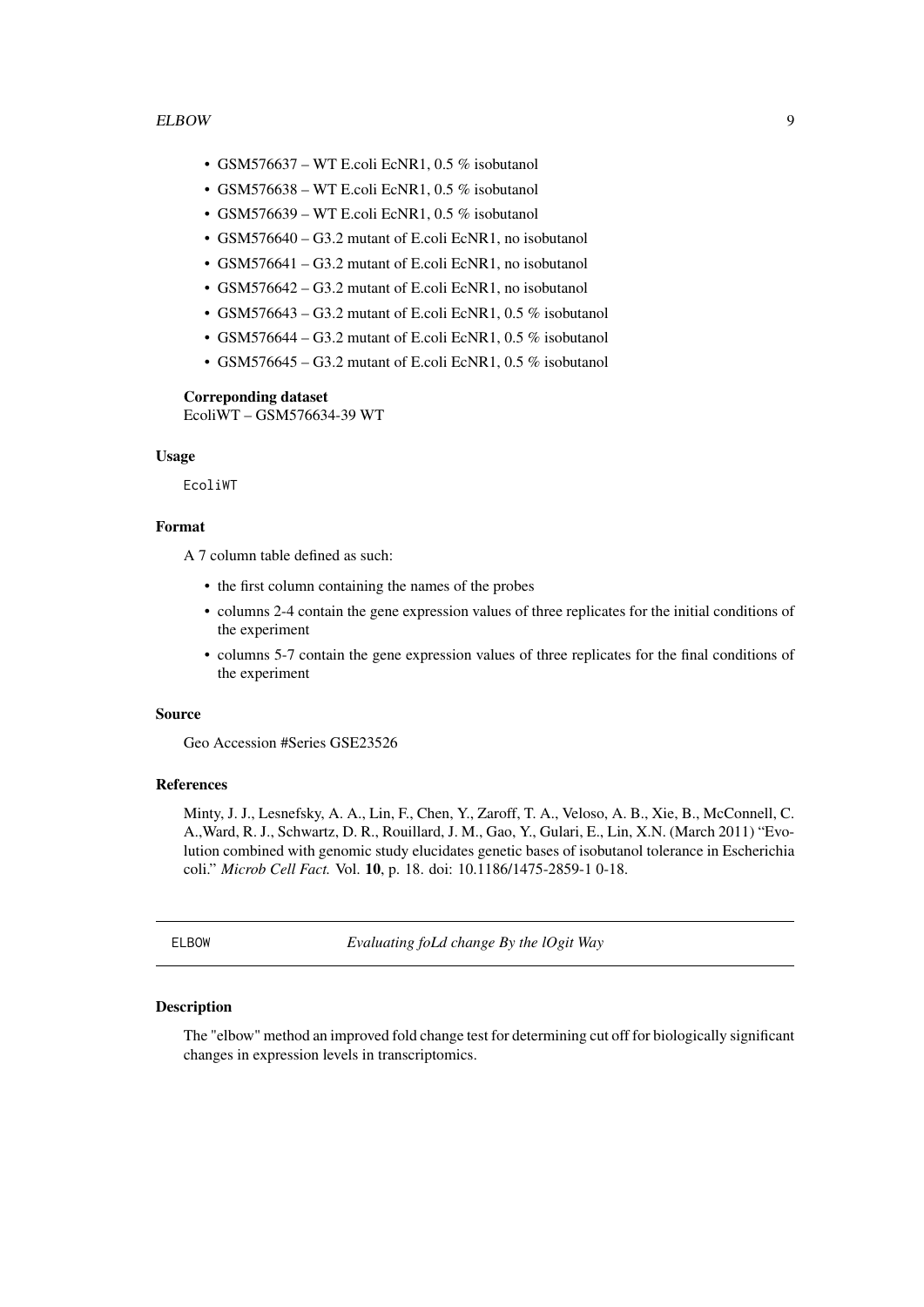#### Details

|               | Package: ELBOW                                         |
|---------------|--------------------------------------------------------|
| Type: Package |                                                        |
| Version: 1.0  |                                                        |
|               | Date: 2013-08-08                                       |
|               | License: Creative Commons 3.0 Attribution + ShareAlike |
|               | (see: http://creativecommons.org/licenses/by-sa/3.0/)  |

Elbow an improved fold change test that uses cluster analysis and pattern recognition to set cut off limits that are derived directly from intrareplicate variance without assuming a normal distribution for as few as 2 biological replicates. Elbow also provides the same consistency as fold testing in cross platform analysis. Elbow has lower false positive and false negative rates than standard fold testing when both are evaluated using T testing and Statistical Analysis of Microarray using 12 replicates (six replicates each for initial and final conditions). Elbow provides a null value based on initial condition replicates and gives error bounds for results to allow better evaluation of significance.

#### Abstract Reference:

Conference Proceeding: Zhang, X., Bjorklund, N. K., Rydzak, T., Sparling, R., Alvare, G., Fristensky, B. (April 2013) "The Elbow Method for deciding significant fold change cutoffs of differentially expressed genes." *Recomb 2013 17th International Conference on Research in Computational Biology*.

#### Paper Reference:

Zhang, X., Bjorklund, N. K., Alvare, G., Rydzak, T., Sparling, R., Fristensky, B. (2013) "Elbow, an improved fold test method for transcriptomics." Departments of Plant Science and Microbiology, University of Manitoba, Winnipeg, Canada, R3T 2N2

The corresponding author: Brian Fristensky <frist@cc.umanitoba.ca>

#### Author(s)

Xiangli Zhang, Natalie Bjorklund, Graham Alvare, Tom Ryzdak, Richard Sparling, Brian Fristensky

Maintainers: Graham Alvare <alvare@cc.umanitoba.ca>, Xiangli Zhang <justinzhang.xl@gmail.com>

#### References

Claeskens, G. and Hjort N. L. (2008) *Model Selection and Model Averaging.* Cambridge, England: Cambridge University Press.

Cui X. and Churchill G. A. (2003) "Statistical tests for differential expression in cDNA microarray experiments." *Genome Biol*, Vol. 4, p. 210.

Dalman, M. R., Deeter, A., Nimishakavi, G. and Duan, Z. H. (2012) "Fold change and p-value cutoffs significantly alter microarray interpretations." *BMC Bioinformatics*, Vol. 13 (Suppl. 2), p. S11

Faraway, J. J. (2006) *Extending the Linear Model with R: Generalized Linear, Mixed Effects and Nonparametric Regression Models.* Boca Raton, Florida: Chapman and Hall/CRC.

Guo, L., Lobenhofer, E. K., et al. (2006) "Rat toxicogenomic study reveals analytical consistency across microarray platforms." *Nature Biotechnol*, Vol. 24, pp. 1162–1169.

Klebanov, L., Qiu, X., Welle, S., Yakovlev, A. (2007) "Statistical methods and microarray data." *Nature Biotechnol*, Vol. 25, p.1.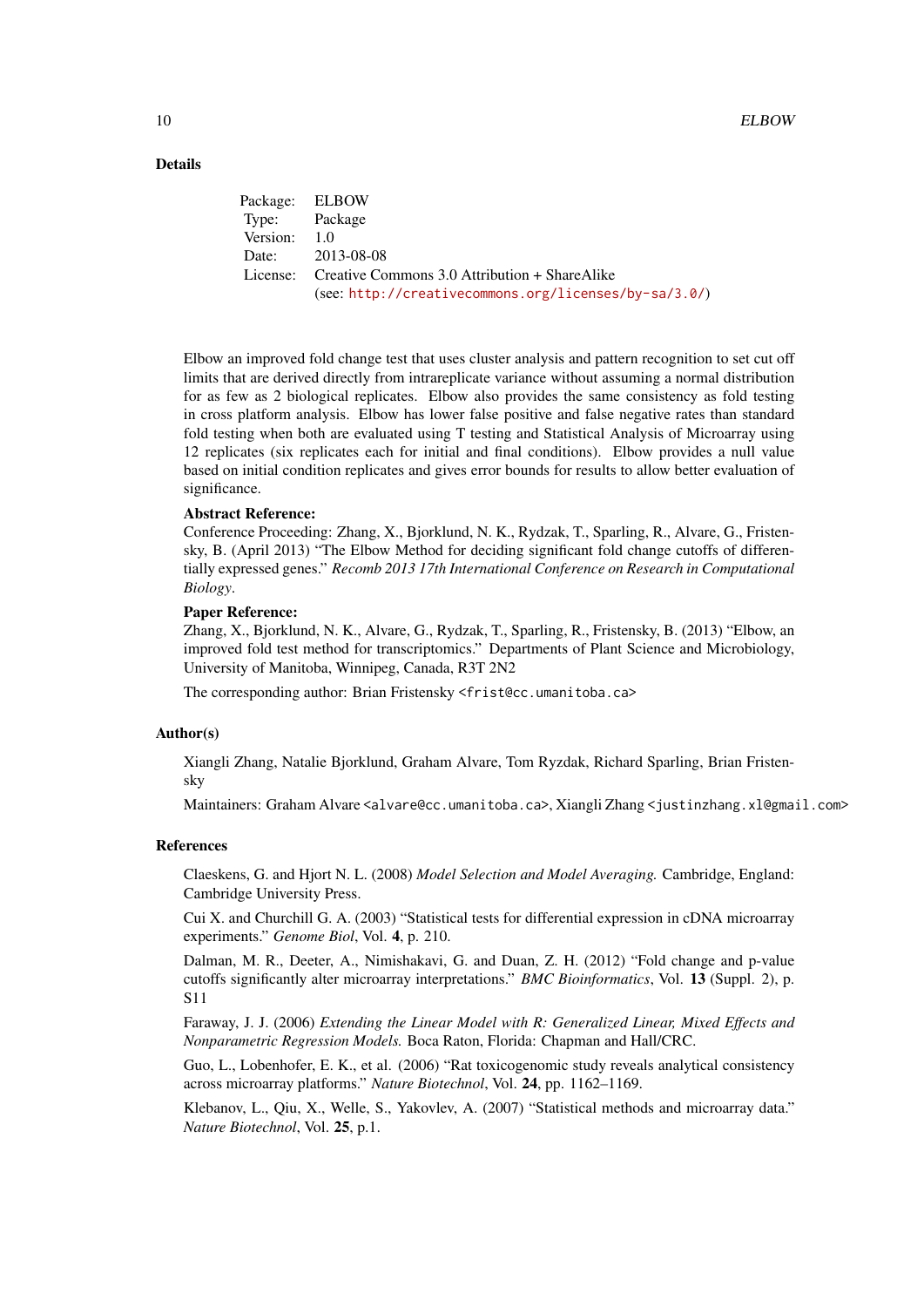<span id="page-10-0"></span>MAQC Consortium (2006) "The MicroArray Quality Control (MAQC) project shows inter- and intraplatform reproducibility of gene expression measurements." *Nature Biotechnol*, September, Vol. 24, No. 9, pp. 1151–1161.

Minty, J. J., Lesnefsky, A. A., et al. (2011) "Evolution combined with genomic study elucidates genetic bases of isobutanol tolerance in Escherichia coli." *Microb Cell Fact.* Vol. 10, p. 18.

*NIST/SEMATECH e-Handbook of Statistical Methods*, April 2012, [http://www.itl.nist.gov/div898/handbook/.](http://www.itl.nist.gov/div898/handbook/)

Oshlack, A., Robinson, M. D., Young, M. D., (2010) "From RNA-seq reads to differential expression results." *Genome Biol*, Vol. 11, p. 220.

Shi, L., Tong, W., et al. (2005) "Cross-platform comparability of microarray technology: intraplatform consistency and appropriate data analysis procedures are essential." *BMC Bioinformatics*, Vol. 6 (Suppl. 2), p. S12.

Sjogren, A., Kristiansson, E., Rudemo, M., Nerman, O. (2007) "Weighted analysis of general microarray experiments." *BMC Bioinformatics*, Vol. 8, p. 387.

Tan, P. K., Downey, T. J., et al. (2003) "Evaluation of gene expression measurements from commercial microarray platforms." *Nucleic Acids Res*, Vol. 31, No.19, pp. 5676–5684.

Thorndike, R. L. (December 1953) "Who Belong in the Family?" Psychometrika, Vol. 18, No. 4, pp. 267–276.

Tilstone, C. (2003) "Vital statistics." *Nature*, Vol. 424, p. 611

Tusher, V. G., Tibshirani, R., Chu, G. (2001) "Significance analysis of microarrays applied to the ionizing radiation response." *Proc Natl Acad Sci*, Aug. 28, Vol. 98 No. 9: pp. 5116–5121.

#### See Also

See analyze elbow for doing a full ELBOW analysis and plot. See [do\\_elbow](#page-2-1) if you want to extract only the ELBOW cut-off values.

```
# read in the EcoliMutMA sample data from the package
data(EcoliMutMA, package="ELBOW")
csv_data <- EcoliMutMA
# - OR - Read in a CSV file (uncomment - remove the #'s
# - from the line below and replace 'filename' with
# the CSV file's filename)
# csv_data <- read.csv(filename)
# set the number of initial and final condition replicates both to three
init_count <- 3
final_count <- 3
# Parse the probes, intial conditions and final conditions
# out of the CSV file. Please see: extract_working_sets
# for more information.
#
# init_count should be the number of columns associated with
# the initial conditions of the experiment.
# final_count should be the number of columns associated with
# the final conditions of the experiment.
working_sets <- extract_working_sets(csv_data, init_count, final_count)
probes <- working_sets[[1]]
initial_conditions <- working_sets[[2]]
```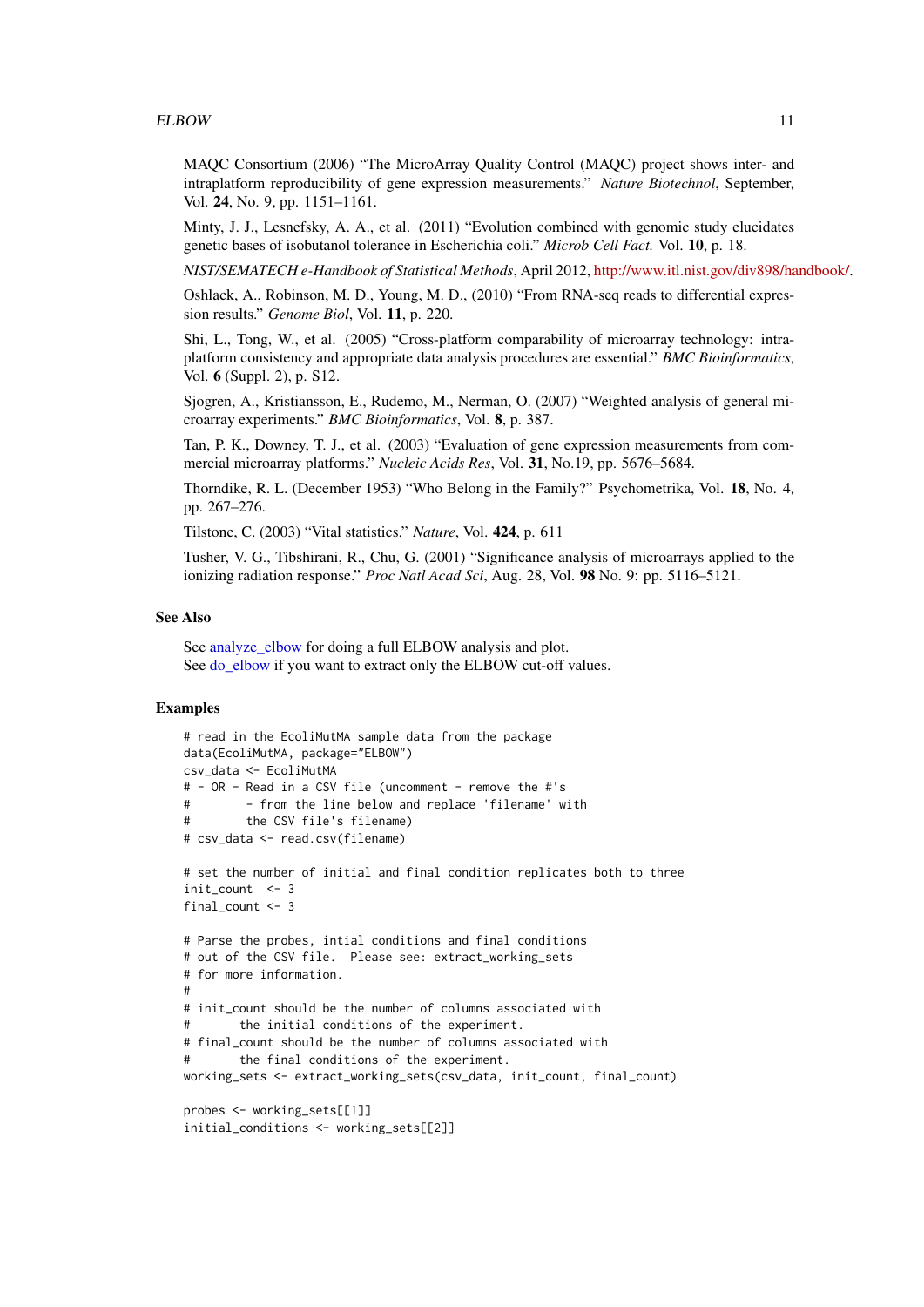```
final_conditions <- working_sets[[3]]
# Uncomment to output the plot to a PNG file (optional)
# png(file="output_plot.png")
# Analyze the elbow curve.
sig <- analyze_elbow(probes, initial_conditions, final_conditions)
# write the significant probes to 'signprobes.csv'
write.table(sig,file="signprobes.csv",sep=",",row.names=FALSE)
```
elbow\_variance *calculates the variance for the upper and lower limits of an Elbow curve*

#### Description

The following function determines the variation of cut off limits for significance between individual subsets. The first step is to generate the subsets, then the function determines the highest and lowest values for the upper limit and the highest and lowest values for the lower limit. These values are used to determine and upper and lower error value reflecting fold dataset variance.

#### Usage

```
elbow_variance(probes, initial_conditions,
  final_conditions)
```
#### Arguments

probes the data set of probes. initial\_conditions a data set of replicates corresponding to initial conditions.

final\_conditions

a data set of replicates corresponding to final conditions.

#### Value

a list containing the following keys:

- max\_upper the maximum upper elbow limit *(most positive)*
- min\_upper the minimum upper elbow limit
- max upper the maximum lower elbow limit
- min\_upper the minimum lower elbow limit *(most negative)*

```
# read in the EcoliMutMA sample data from the package
data(EcoliMutMA, package="ELBOW")
csv_data <- EcoliMutMA
# - OR - Read in a CSV file (uncomment - remove the #'s
# - from the line below and replace 'filename' with
# the CSV file's filename)
```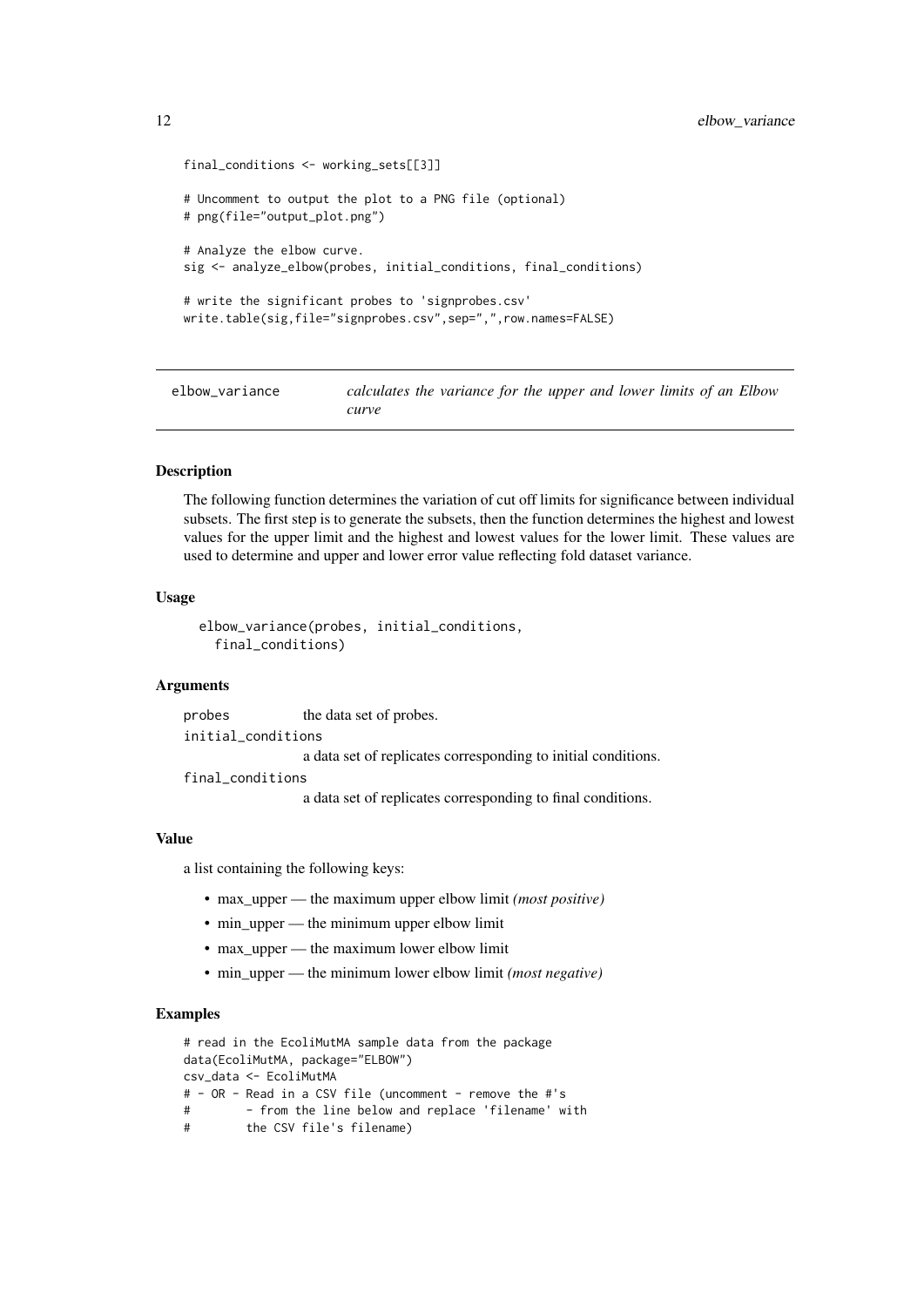```
# csv_data <- read.csv(filename)
# set the number of initial and final condition replicates both to three
init_count <- 3
final count <-3# Parse the probes, intial conditions and final conditions
# out of the CSV file. Please see: extract_working_sets
# for more information.
#
# init_count should be the number of columns associated with
# the initial conditions of the experiment.
# final_count should be the number of columns associated with
# the final conditions of the experiment.
working_sets <- extract_working_sets(csv_data, init_count, final_count)
probes <- working_sets[[1]]
initial_conditions <- working_sets[[2]]
final_conditions <- working_sets[[3]]
# Uncomment to output the plot to a PNG file (optional)
# png(file="output_plot.png")
my_data <- replicates_to_fold(probes, initial_conditions, final_conditions)
# compute the elbow for the dataset
limits <- do_elbow(data.frame(my_data$fold))
plus_minus <- elbow_variance(probes, initial_conditions, final_conditions)
```
extract\_working\_sets *extract the initial and final conditions from a table.*

#### Description

Extract the initial and final conditions from a table.

#### Usage

```
extract_working_sets(first_my_data, replicate_count1,
  replicate_count2)
```
#### Arguments

first\_my\_data A table to translate. The columns in the table should be as follows:

- probes one column containing the names of the probes
- initial conditions one or more columns containing the initial conditions of the experiment
- final conditions one or more columns containing the final conditions of the experiment

replicate\_count1

the number of columns (replicates) corresponding to initial conditions.

```
replicate_count2
```
the number of columns (replicates) corresponding to final conditions.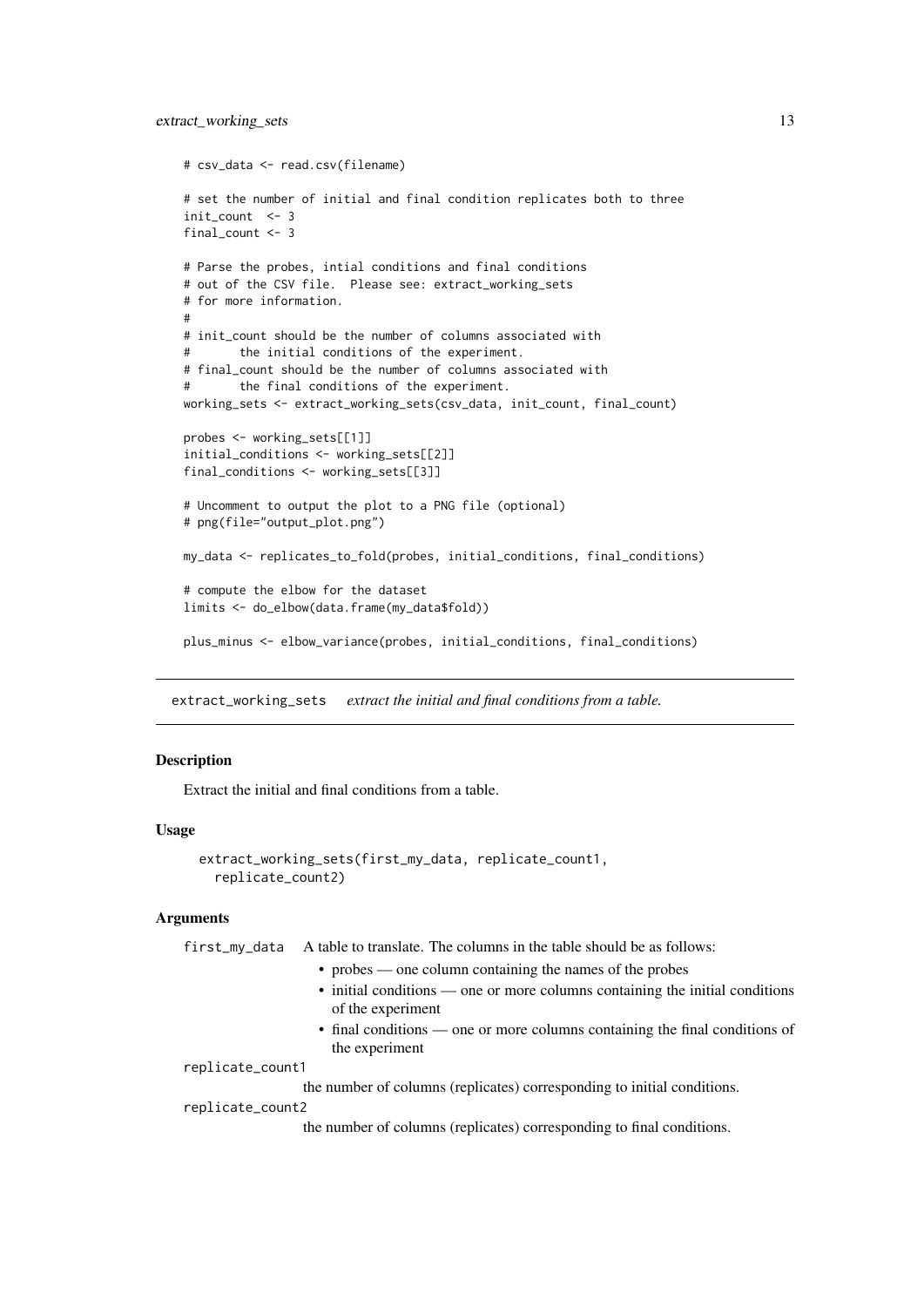#### <span id="page-13-0"></span>Value

a list containing the following:

- probes the set of probes.
- initial a data set of replicates corresponding to initial conditions.
- final a data set of replicates corresponding to final conditions.

#### Examples

```
# read in the EcoliMutMA sample data from the package
data(EcoliMutMA, package="ELBOW")
csv_data <- EcoliMutMA
# - OR - Read in a CSV file (uncomment - remove the #'s
# - from the line below and replace 'filename' with
# the CSV file's filename)
# csv_data <- read.csv(filename)
# set the number of initial and final condition replicates both to three
init_count <- 3
final_count <- 3
# Parse the probes, intial conditions and final conditions
# out of the CSV file. Please see: extract_working_sets
# for more information.
#
# init_count should be the number of columns associated with
# the initial conditions of the experiment.
# final_count should be the number of columns associated with
# the final conditions of the experiment.
working_sets <- extract_working_sets(csv_data, init_count, final_count)
```
get\_elbow\_limma *Calculates fold values from an MArrayLM object.*

#### Description

Performs the ELBOW fold change test on an MArrayLM object. This is a wrapper class to help integrate the ELBOW method into Bioconductor. followed tutorial from: http://bioinformatics.knowledgeblog.org/2011/06/2 microarray-data-in-bioconductor/

#### Usage

```
get_elbow_limma(marraylm, columns = NULL)
```
#### Arguments

| marraylm | is the MArrayLM object to analyze.                                              |
|----------|---------------------------------------------------------------------------------|
| columns  | is the list of sample columns to obtain the elbow fold cut-off values for. This |
|          | can be specified as a vector or a single value.                                 |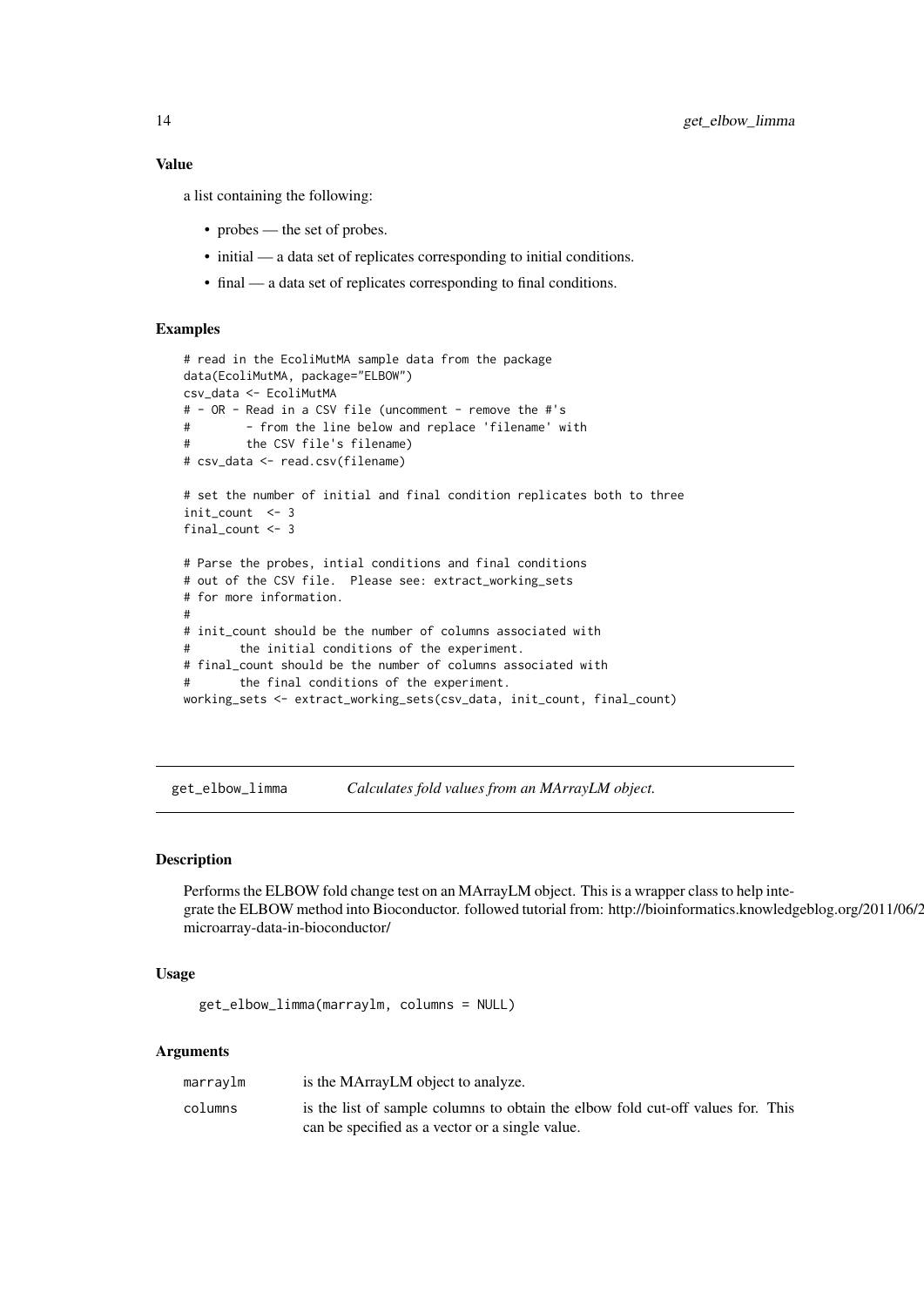#### <span id="page-14-0"></span>get\_pvalue 15

#### Details

Some of the code in this method is based on how toptable accesses the MArrayLM object to read fold values. Therefore, any MArrayLM object which works with the toptable method should also work with this method.

#### Value

a matrix specified as follows

- columns  $(1)$  "up  $\lim$ it", the upper ELBOW fold-change cut-off value; (2) "low  $\lim$ it", the lower ELBOW fold-change cut-off value
- rows one row per sample, specified by the parameter "columns."

#### Examples

```
########
# LOAD DATA INTO LIMMA
########
library("limma")
# load a filtered expression set into R
# NOTE: see the vignette for instructions on preparing
# a filtered dataset with your own data.
data(GSE20986_eset_exprs, package="ELBOW")
data(GSE20986_design, package="ELBOW")
# fit the linear model to the filtered expression set
fit <- lmFit(GSE20986_eset_exprs, GSE20986_design)
# set up a contrast matrix to compare tissues v cell line
contrast.matrix <- makeContrasts(huvec_choroid = huvec - choroid, huvec_retina = huvec - retina, huvec_iris <-
# Now the contrast matrix is combined with the per-probeset linear model fit.
huvec_fits <- contrasts.fit(fit, contrast.matrix)
huvec_ebFit <- eBayes(huvec_fits)
########
# GET THE ELBOW LIMIT (this function)
########
get_elbow_limma(huvec_ebFit)
```
get\_pvalue *The calculated* log χˆ2 *p-value for the fit of the elbow curve to the model.*

#### Description

The following function determines a p value from the comparison of the slope of a regression line (i.e. logit). The function calculates a fold value from a set of initial conditions (replicate set 1) substracted from a set of final conditions (replicate set 2). The glm function is used to assess the fit of the dataset to the model, assuming family  $=$  binomial (link  $=$  "probit"), maxit  $=$  1000. Determining the  $\log \chi^2$  p-value for the model, null equals no significance for the set of significant probes to the model, in which case the Elbow method cannot be used to assess the dataset. If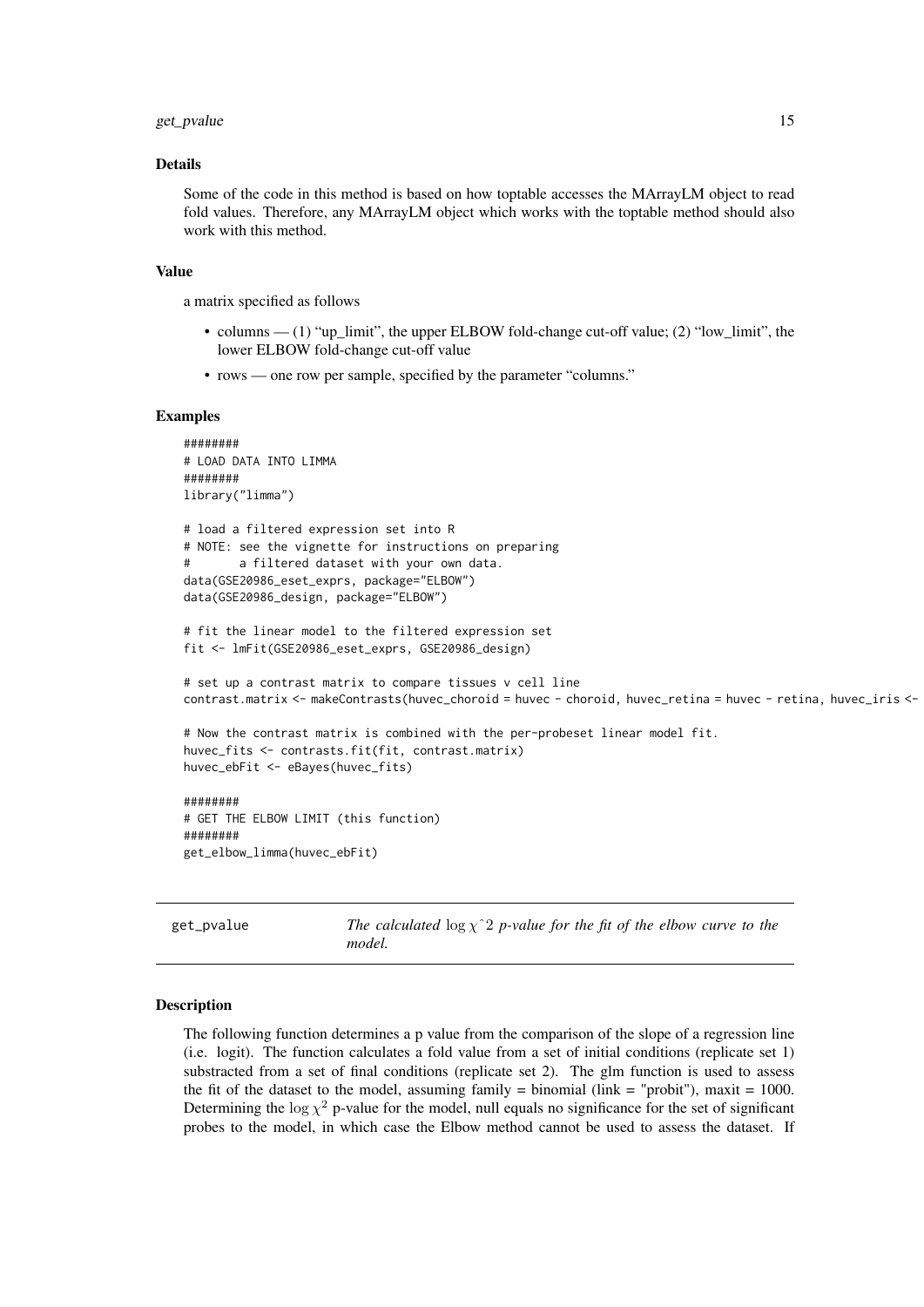significant probes are important to the model, then the  $\log \chi^2$  p-value will be below 0.05, in which case the Elbow method can be used to assess the dataset.

#### Usage

```
get_pvalue(my_data, upper_limit, lower_limit)
```
#### Arguments

| my_data     | A table (data.frame) to analyze the elbow variance of. The columns in the table<br>should be as follows: |  |
|-------------|----------------------------------------------------------------------------------------------------------|--|
|             | • probes — one column containing the names of the probes                                                 |  |
|             | • fold — the fold values for the table                                                                   |  |
| upper_limit | the upper limit/cut-off for the elbow.                                                                   |  |
| lower limit | the lower limit/cut-off for the elbow.                                                                   |  |
|             |                                                                                                          |  |

#### Value

The calculated  $\log \chi^2$  p-value for the elbow curve.

```
# read in the EcoliMutMA sample data from the package
data(EcoliMutMA, package="ELBOW")
csv_data <- EcoliMutMA
# - OR - Read in a CSV file (uncomment - remove the #'s
# - from the line below and replace 'filename' with
# the CSV file's filename)
# csv_data <- read.csv(filename)
# set the number of initial and final condition replicates both to three
init_count <- 3
final_count <- 3
# Parse the probes, intial conditions and final conditions
# out of the CSV file. Please see: extract_working_sets
# for more information.
#
# init_count should be the number of columns associated with
# the initial conditions of the experiment.
# final_count should be the number of columns associated with
# the final conditions of the experiment.
working_sets <- extract_working_sets(csv_data, init_count, final_count)
probes <- working_sets[[1]]
initial_conditions <- working_sets[[2]]
final_conditions <- working_sets[[3]]
# Uncomment to output the plot to a PNG file (optional)
# png(file="output_plot.png")
my_data <- replicates_to_fold(probes, initial_conditions, final_conditions)
# compute the elbow for the dataset
limits <- do_elbow(data.frame(my_data$fold))
```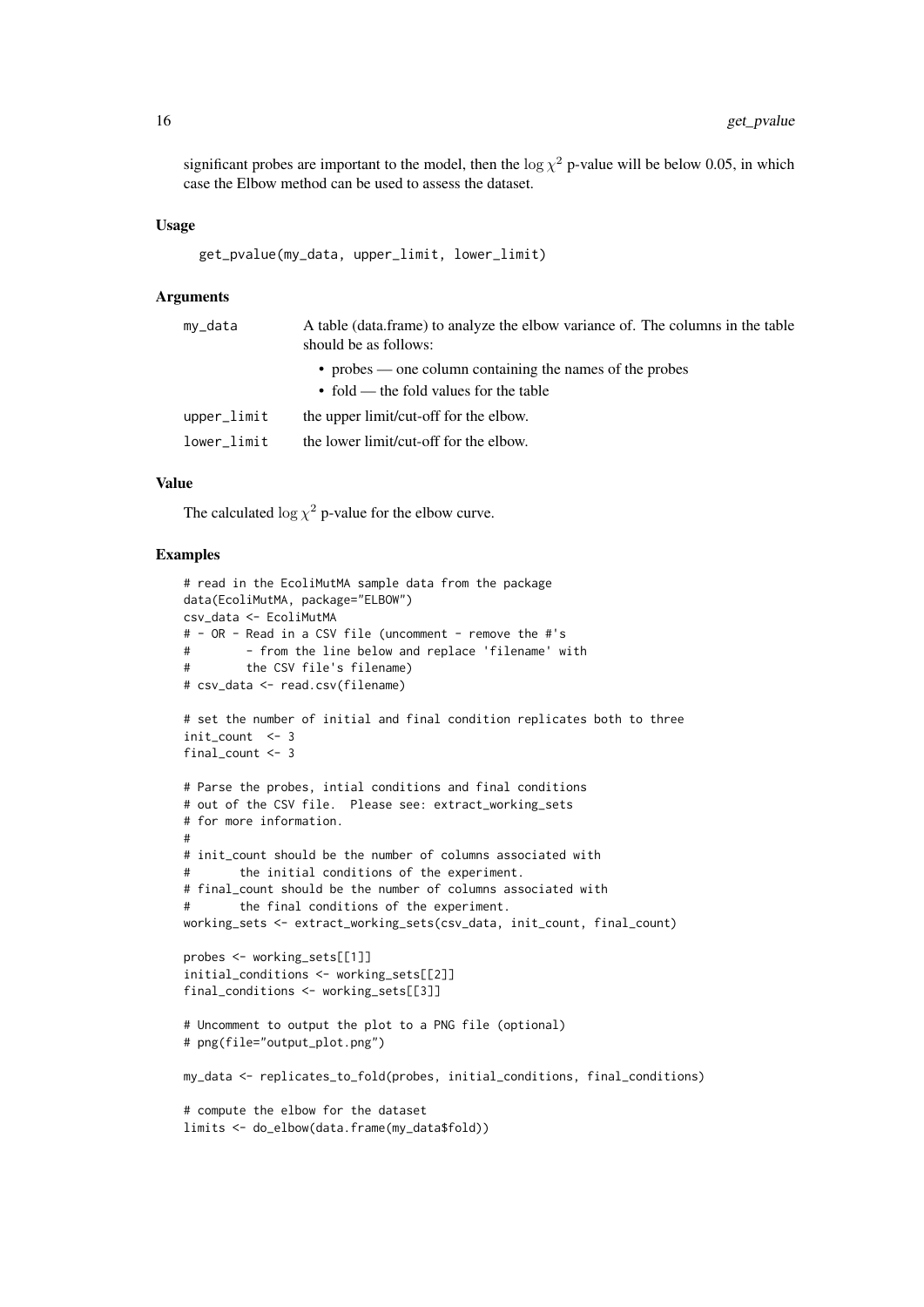<span id="page-16-0"></span>plus\_minus <- elbow\_variance(probes, initial\_conditions, final\_conditions) max\_upper\_variance <- plus\_minus\$max\_upper min\_upper\_variance <- plus\_minus\$min\_upper max\_lower\_variance <- plus\_minus\$max\_lower min\_lower\_variance <- plus\_minus\$min\_lower # rounded number for nice appearance graph upper limit <- round(limits[[1]],digits=2) # rounded number nice appearance for graph lower\_limit <- round(limits[[2]],digits=2) p\_limits <- null\_variance(my\_data, upper\_limit, lower\_limit, initial\_conditions) prowmin <- p\_limits[[1]] prowmax <- p\_limits[[2]] prowmedian <- p\_limits[[3]] pvalue1 <- get\_pvalue(my\_data, upper\_limit, lower\_limit)

| GSE20986_design | Comparative Gene Expression Profiling of HUVEC and Ocular Vas-   |
|-----------------|------------------------------------------------------------------|
|                 | cular Endothelial Cells (GEO database entry GSE20986) microarray |
|                 | design data file                                                 |

#### Description

Evolution combined with genomic study elucidates genetic bases of isobutanol tolerance in Escherichia coli

Platform: GPL570 [HG-U133\_Plus\_2] Affymetrix Human Genome U133 Plus 2.0 Array Organism: Homo sapiens Experiment type: Expression profiling by array Summary

To compare the gene expression profiles of unpassaged, proliferating HUVEC and human iris, retinal and choroidal microvascular endothelial cells. Gene expression profiling revealed significant differences between HUVEC and ocular microvascular endothelial cells suggesting that HUVE cells may not be a suitable surrogate when studying pathophysiological mechanisms of ocular disorders. There were significant differences in the gene expression of important cell signalling pathways in human retinal and choroidal ECs. These differences may be important in the mechanisms and treatment of choroidal and retinal neovascularisation.

#### Overall design

12 arrays are included. Endothelial cells were derived from 4 tissues: iris, retina, choroid and human umbilical vein. RNA extracts from cells were hybridised to Affymetrix HGU133plus2 arrays in triplicate.

#### Samples

• GSM524662 — iris-cellline-1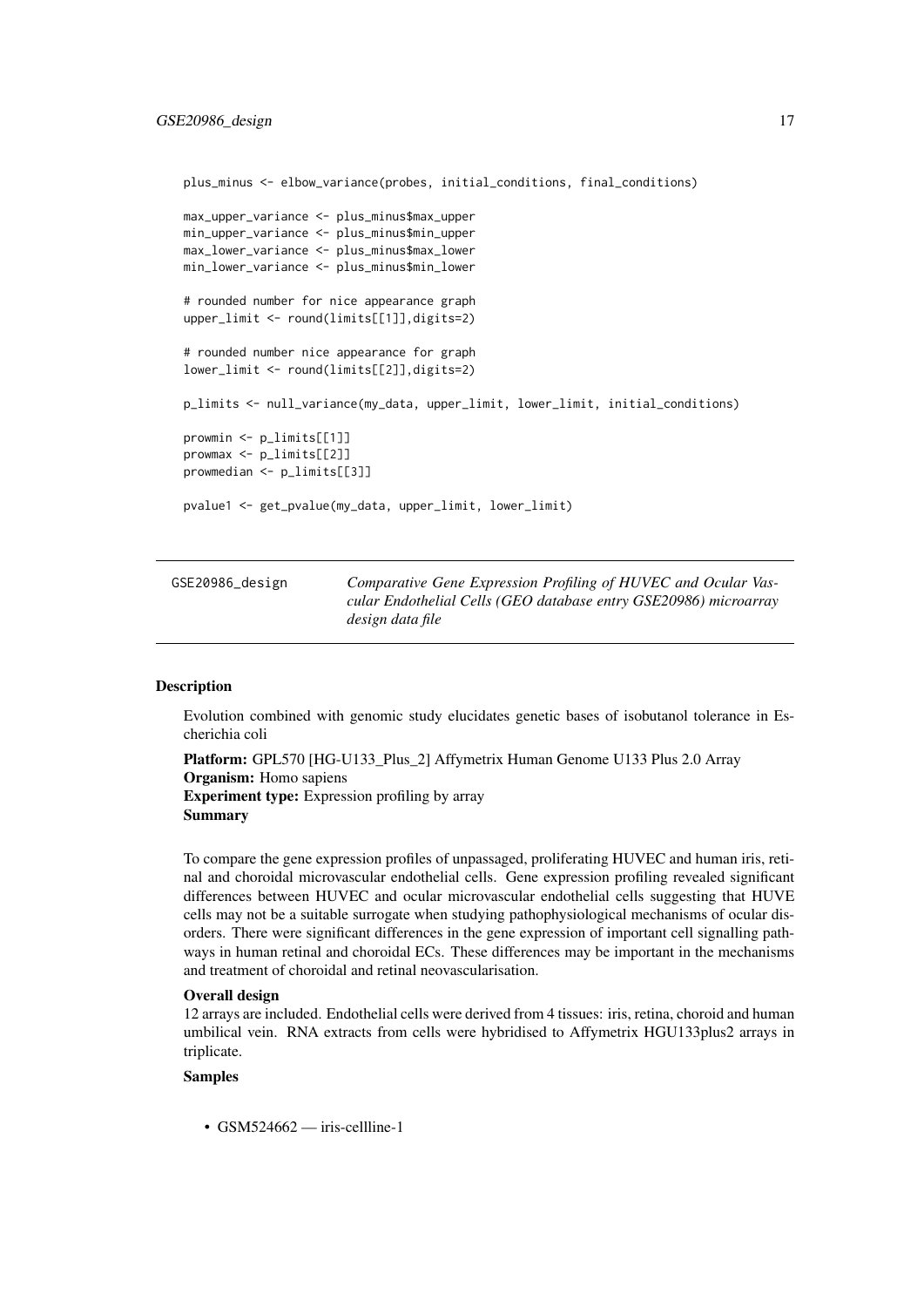- <span id="page-17-0"></span>• GSM524663 — retina-cellline-1
- GSM524664 retina-cellline-2
- GSM524665 iris-cellline-2
- GSM524666 retina-cellline-3
- GSM524667 iris-cellline-3
- GSM524668 choroid-cellline-1
- GSM524669 choroid-cellline-2
- GSM524670 choroid-cellline-3
- GSM524671 huvec-cellline-1
- GSM524672 huvec-cellline-2
- GSM524673 huvec-cellline-3

#### Usage

GSE20986\_design

#### Format

A 4 column table relating each sample (see above list) to parts of the body. The columns (parts of the body) are the following:

- choroid
- huvec
- iris
- retina

#### Source

Geo Accession #Series GSE20986

#### References

Browning, A. C., Halligan, E. P., Swan, D. C., et al. (Jan 2012) "Comparative Gene Expression Profiling of HUVEC and Ocular Vascular Endothelial Cells." *Br J Ophthalmol.* Vol. 96, No. 1, p. 128–132. doi: 10.1136/bjophthalmol-2011-300572.

GSE20986\_eset\_exprs *Comparative Gene Expression Profiling of HUVEC and Ocular Vascular Endothelial Cells (GEO database entry GSE20986) microarray data eset expression values - SUBSET*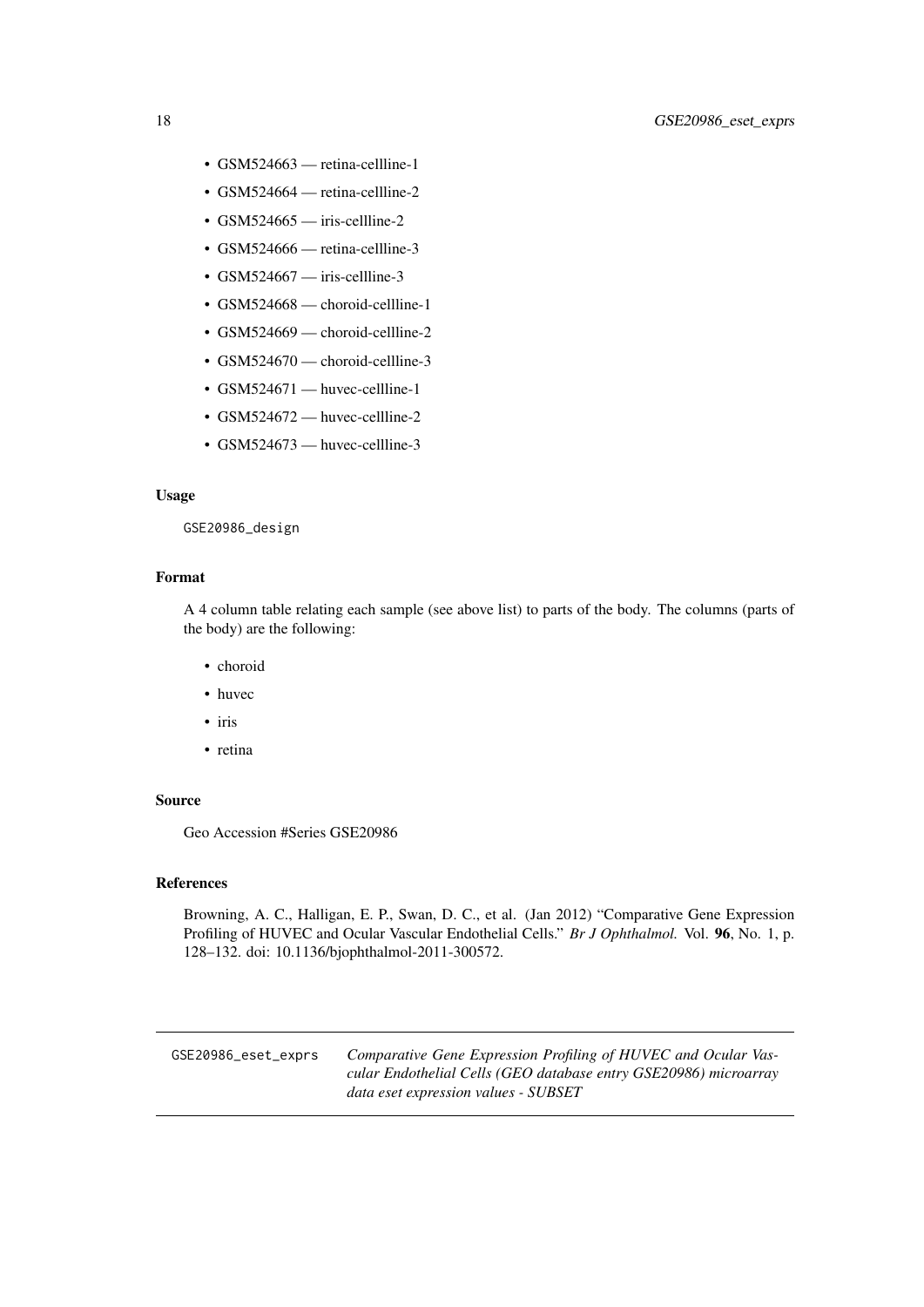#### Description

The data in this set is a subset of the following experiment:

Evolution combined with genomic study elucidates genetic bases of isobutanol tolerance in Escherichia coli

Platform: GPL570 [HG-U133\_Plus\_2] Affymetrix Human Genome U133 Plus 2.0 Array Organism: Homo sapiens Experiment type: Expression profiling by array

Summary

To compare the gene expression profiles of unpassaged, proliferating HUVEC and human iris, retinal and choroidal microvascular endothelial cells. Gene expression profiling revealed significant differences between HUVEC and ocular microvascular endothelial cells suggesting that HUVE cells may not be a suitable surrogate when studying pathophysiological mechanisms of ocular disorders. There were significant differences in the gene expression of important cell signalling pathways in human retinal and choroidal ECs. These differences may be important in the mechanisms and treatment of choroidal and retinal neovascularisation.

#### Overall design

12 arrays are included. Endothelial cells were derived from 4 tissues: iris, retina, choroid and human umbilical vein. RNA extracts from cells were hybridised to Affymetrix HGU133plus2 arrays in triplicate.

#### Samples

- $\cdot$  GSM524662 iris-cellline-1
- GSM524663 retina-cellline-1
- GSM524664 retina-cellline-2
- GSM524665 iris-cellline-2
- $\cdot$  GSM524666 retina-cellline-3
- GSM524667 iris-cellline-3
- GSM524668 choroid-cellline-1
- GSM524669 choroid-cellline-2
- GSM524670 choroid-cellline-3
- GSM524671 huvec-cellline-1
- GSM524672 huvec-cellline-2
- GSM524673 huvec-cellline-3

#### Usage

GSE20986\_design

#### Format

A 13 column table defined as such:

- The row names these are the microarray probe names used in the analysis.
- GSM524662.CEL The microarray expression values corresponding to iris-cellline-1.
- GSM524663.CEL The microarray expression values corresponding to retina-cellline-1.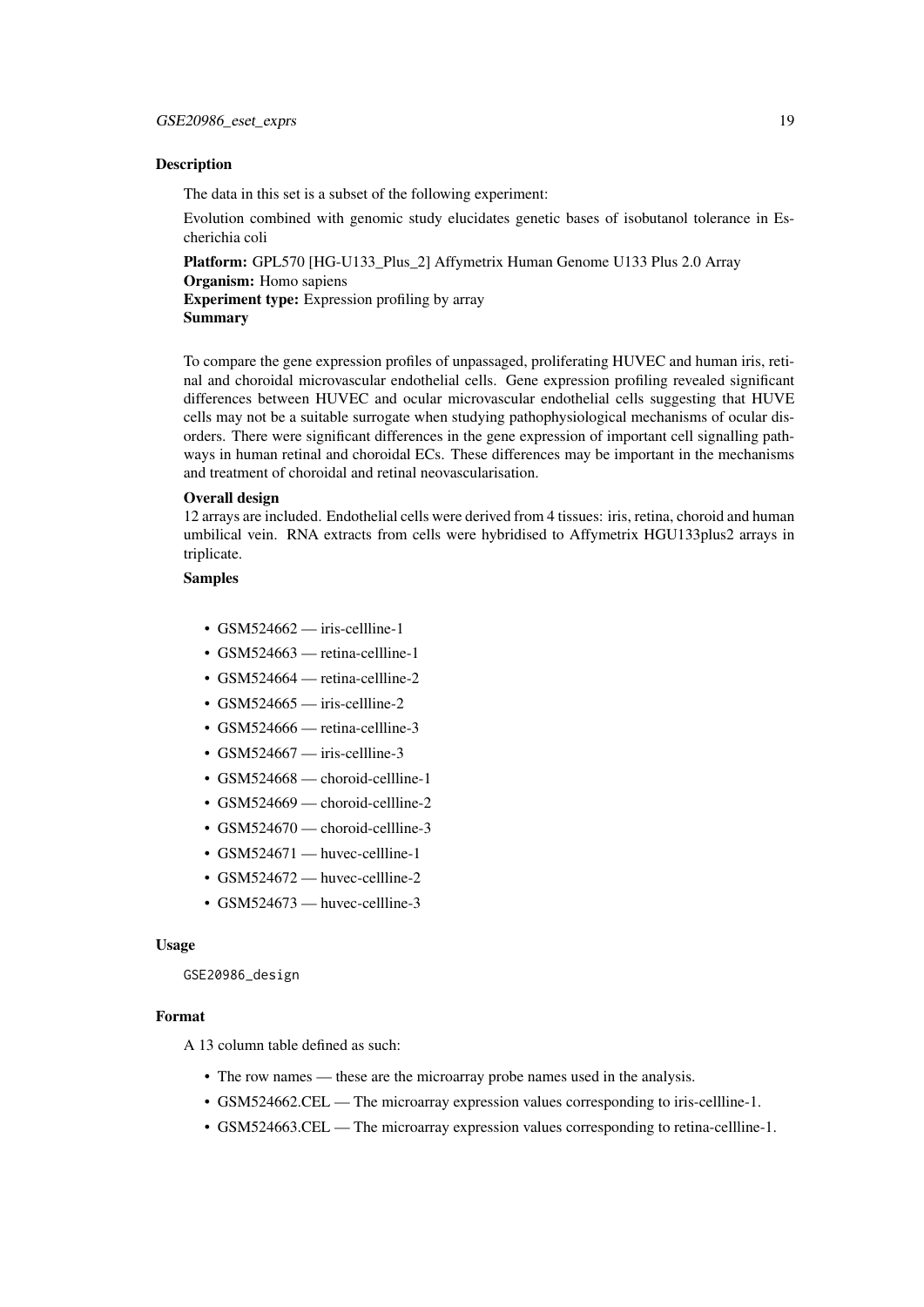- <span id="page-19-0"></span>• GSM524664.CEL — The microarray expression values corresponding to retina-cellline-2.
- GSM524665.CEL The microarray expression values corresponding to iris-cellline-2.
- GSM524666.CEL The microarray expression values corresponding to retina-cellline-3.
- GSM524667.CEL The microarray expression values corresponding to iris-cellline-3.
- GSM524668.CEL The microarray expression values corresponding to choroid-cellline-1.
- GSM524669.CEL The microarray expression values corresponding to choroid-cellline-2.
- GSM524670.CEL The microarray expression values corresponding to choroid-cellline-3.
- GSM524671.CEL The microarray expression values corresponding to huvec-cellline-1.
- GSM524672.CEL The microarray expression values corresponding to huvec-cellline-2.
- GSM524673.CEL The microarray expression values corresponding to huvec-cellline-3.

#### Source

Geo Accession #Series GSE20986

#### References

Browning, A. C., Halligan, E. P., Swan, D. C., et al. (Jan 2012) "Comparative Gene Expression Profiling of HUVEC and Ocular Vascular Endothelial Cells." *Br J Ophthalmol.* Vol. 96, No. 1, p. 128–132. doi: 10.1136/bjophthalmol-2011-300572.

null\_variance *determines the variance for a null Elbow curve*

#### **Description**

determine an upper and lower error limit using all possible subsets of differences between initial conditions and then use the median value for each probe to create the null set. Maximum and minimum values are used to set upper and lower error bounds.

#### Usage

```
null_variance(my_data, upper_limit, lower_limit,
  initial_conditions)
```
#### Arguments

| my_data            | A table to analyze the null variance of. The columns in the table should be as<br>follows:        |
|--------------------|---------------------------------------------------------------------------------------------------|
|                    | • probes — one column containing the names of the probes                                          |
|                    | • initial conditions — one or more columns containing the initial conditions<br>of the experiment |
|                    | • final conditions — one or more columns containing the final conditions of<br>the experiment     |
| upper_limit        | the actual upper limit cut-off for the Elbow curve                                                |
| lower_limit        | the actual lower limit cut-off for the Elbow curve                                                |
| initial_conditions |                                                                                                   |
|                    | a data set of replicates corresponding to initial conditions.                                     |
|                    |                                                                                                   |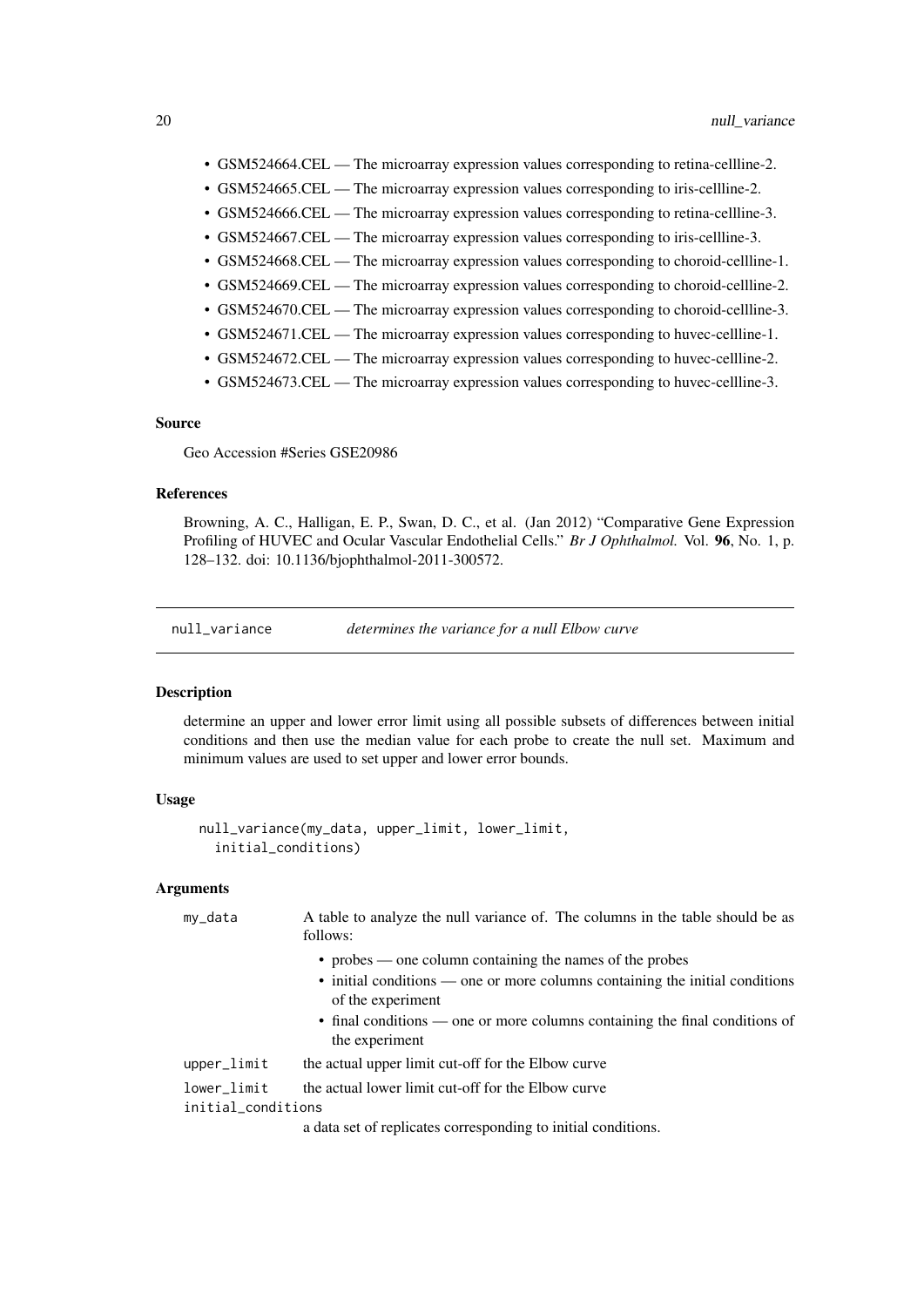#### null\_variance 21

#### Value

A list containing the following keys:

- prmax the error limit based on the maximum value for each probe
- prmed the null (median) value for each probe
- prmin the error limit based on the minimum value for each probe

```
# read in the EcoliMutMA sample data from the package
data(EcoliMutMA, package="ELBOW")
csv_data <- EcoliMutMA
# - OR - Read in a CSV file (uncomment - remove the #'s
# - from the line below and replace 'filename' with
# the CSV file's filename)
# csv_data <- read.csv(filename)
# set the number of initial and final condition replicates both to three
init_count <- 3
final count <-3# Parse the probes, intial conditions and final conditions
# out of the CSV file. Please see: extract_working_sets
# for more information.
#
# init_count should be the number of columns associated with
# the initial conditions of the experiment.
# final_count should be the number of columns associated with
# the final conditions of the experiment.
working_sets <- extract_working_sets(csv_data, init_count, final_count)
probes <- working_sets[[1]]
initial_conditions <- working_sets[[2]]
final_conditions <- working_sets[[3]]
# Uncomment to output the plot to a PNG file (optional)
# png(file="output_plot.png")
my_data <- replicates_to_fold(probes, initial_conditions, final_conditions)
# compute the elbow for the dataset
limits <- do_elbow(data.frame(my_data$fold))
plus_minus <- elbow_variance(probes, initial_conditions, final_conditions)
max_upper_variance <- plus_minus$max_upper
min_upper_variance <- plus_minus$min_upper
max_lower_variance <- plus_minus$max_lower
min_lower_variance <- plus_minus$min_lower
# rounded number for nice appearance graph
upper_limit <- round(limits[[1]],digits=2)
# rounded number nice appearance for graph
lower_limit <- round(limits[[2]],digits=2)
```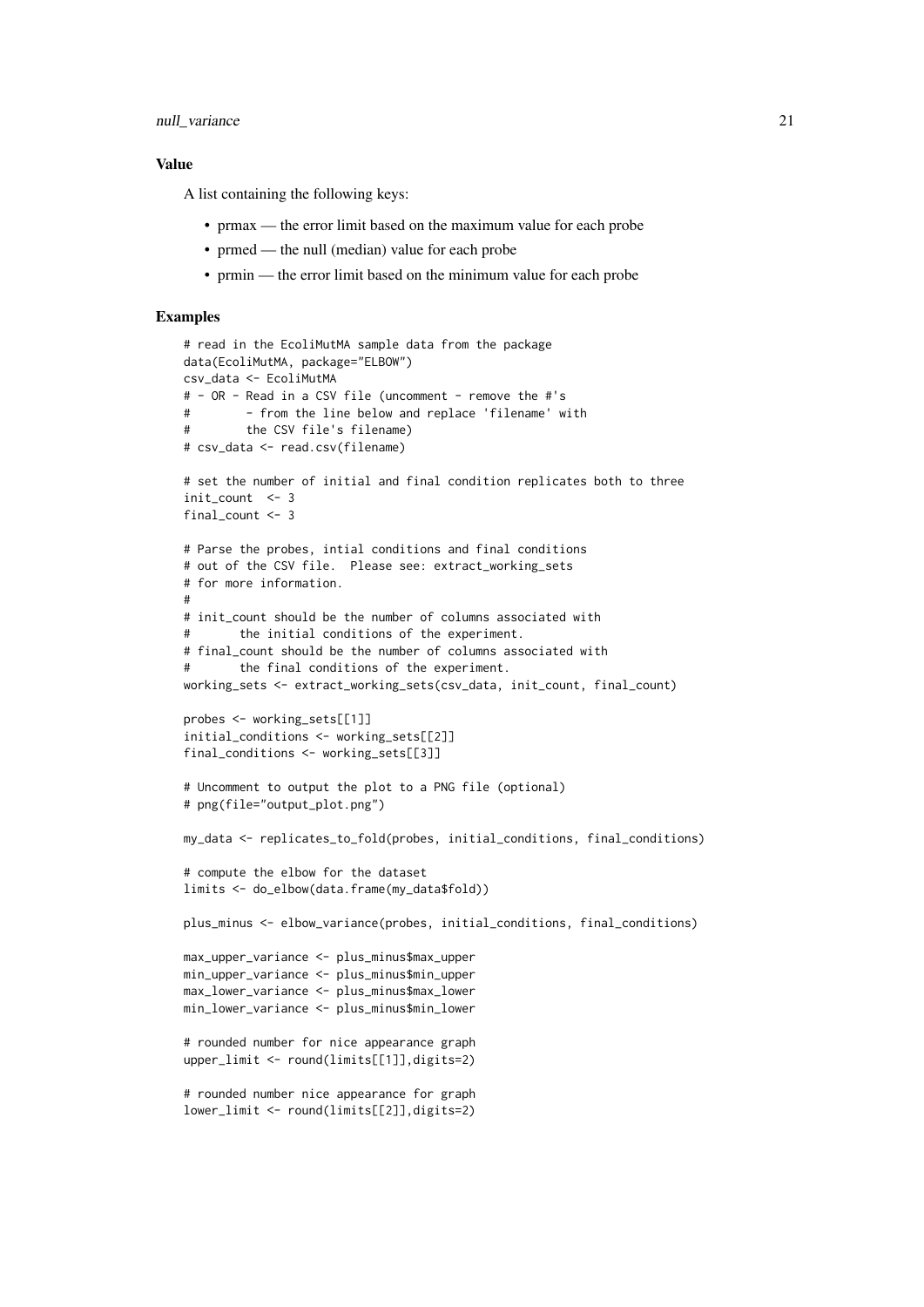```
p_limits <- null_variance(my_data, upper_limit, lower_limit, initial_conditions)
prowmin <- p_limits[[1]]
prowmax <- p_limits[[2]]
prowmedian <- p_limits[[3]]
```
plot\_dataset *plots data to see if it matches an elbow distribution.*

#### Description

A debug function for plotting data. This function plots an array or R object, and optionally draws the ELBOW limits on the plot. This function is mainly useful for the development and maintenance of the ELBOW method R package.

#### Usage

```
plot_dataset(my_data, column = NULL, upper_limit = NULL,
  lowerlimit = NULL)
```
#### Arguments

| my_data       | is the object, or array, to plot.                      |
|---------------|--------------------------------------------------------|
| column        | the column in the object/array to plot, if applicable. |
| $upper$ limit | the upper ELBOW limit for the data (optional)          |
| lower limit   | the lower ELBOW limit for the data (optional)          |

#### Examples

```
# install the DESeq libraries
#if (!requireNamespace("BiocManager", quietly=TRUE))
     #install.packages("BiocManager")
#BiocManager::install("DESeq")
## download the table
library("DESeq")
# the following bam file dataset was obtained from:
# http://cgrlucb.wikispaces.com/file/view/yeast_sample_data.txt
# it has been downloaded into this package for speed convenience.
filename <- system.file("extdata", "yeast_sample_data.txt", package = "ELBOW")
count_table <- read.table(filename, header=TRUE, sep="\t", row.names=1)
expt_design <- data.frame(row.names = colnames(count_table), condition = c("WE","WE","M","M","M"))
conditions = expt_design$condition
data <- newCountDataSet(count_table, conditions)
data <- estimateSizeFactors(data)
data <- as(data, "CountDataSet")
## data <- estimateVarianceFunctions(data)
data <- estimateDispersions(data)
```
# this next step is essential, but it takes a long time...

<span id="page-21-0"></span>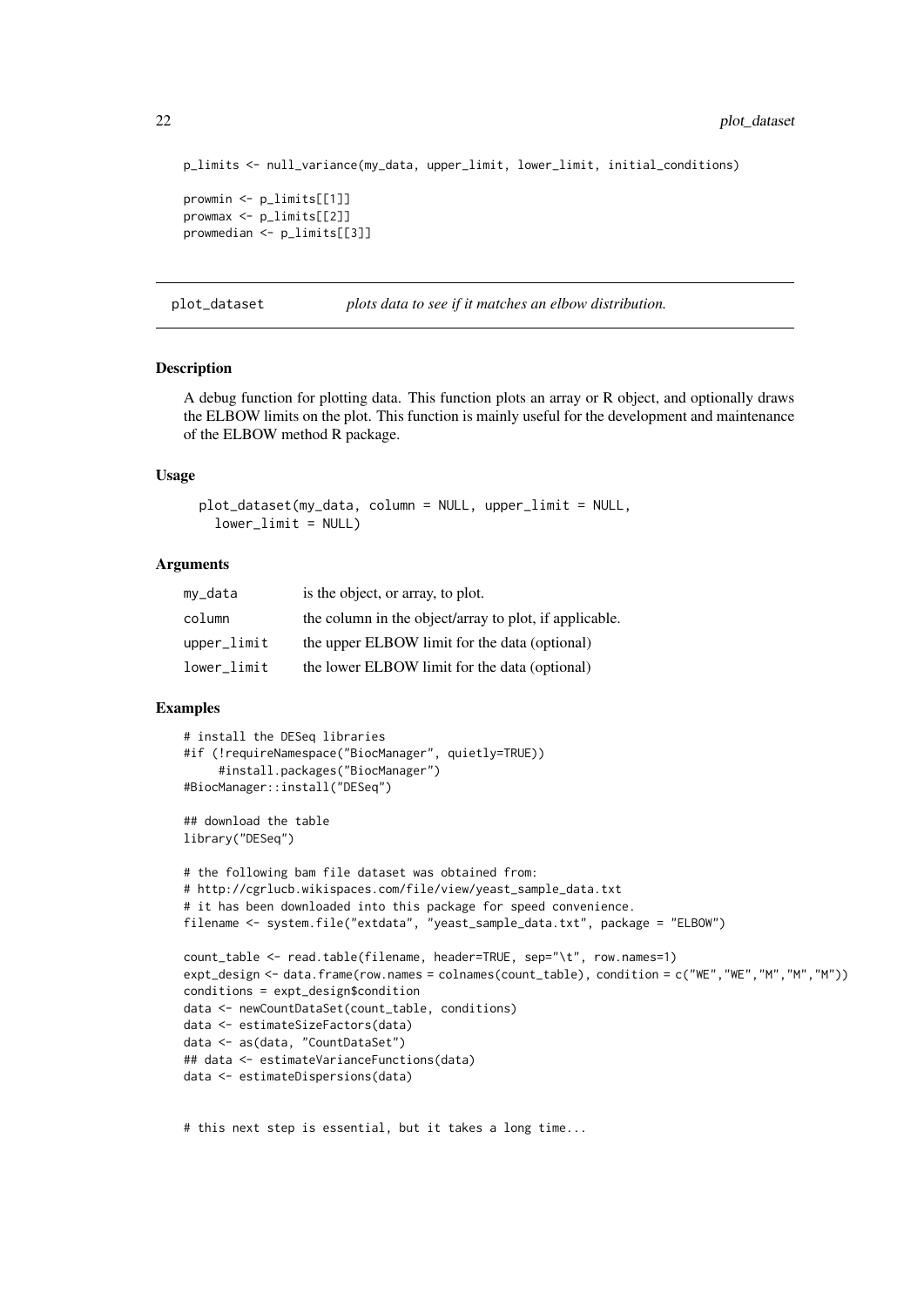#### <span id="page-22-0"></span>plot\_elbow 23

```
# so, just like a good cooking show we will skip this step
# and load a finished version.
#results <- nbinomTest(data, "M", "WE")
# The below two code lines load a copy of the above dataset
# which has already been processed by:
# results <- nbinomTest(data, "M", "WE")
# For your own real data, you must use:
# results <- nbinomTest(data, "M", "WE")'
# Instead of the two lines below:
data(yeast_nbinomTest_results, package="ELBOW")
results <- yeast_nbinomTest_results
# plot the results w/o elbow (useful if do_elbow doesn't work)
#plot_dataset(results, "log2FoldChange")
# plot the results w/elbow
limits <- do_elbow_rnaseq(results)
plot_dataset(results, "log2FoldChange", limits$up_limit, limits$low_limit)
```
plot\_elbow *plots Elbow curve data.*

#### Description

Plots an elbow curve and its associated data:

- the upper and lower elbow limits for the curve
- the upper, lower, and median initial condition Elbow plots
- the  $\log \chi^2$  p-value for the Elbow curve
- the variance for the upper and lower Elbow cut-off values

#### Usage

```
plot_elbow(my_data, upper_limit, lower_limit, pvalue1,
  prowmin, prowmax, prowmedian, max_upper_variance,
 min_upper_variance, max_lower_variance,
 min_lower_variance, gtitle = "")
```
#### Arguments

| my_data     | A table (data.frame) to plot. The columns in the table should be as follows: |
|-------------|------------------------------------------------------------------------------|
|             | • probes — one column containing the names of the probes                     |
|             | $\bullet$ fold — the fold values for the table                               |
| upper_limit | the upper limit/cut-off for the elbow.                                       |
| lower_limit | the lower limit/cut-off for the elbow.                                       |
| pvalue1     | the $\log \chi^2$ p-value for the elbow curve.                               |
| prowmin     | the error limit based on the maximum value for each probe.                   |
| prowmax     | the error limit based on the minimum value for each probe.                   |
| prowmedian  | the null (median) value for each probe.                                      |
|             |                                                                              |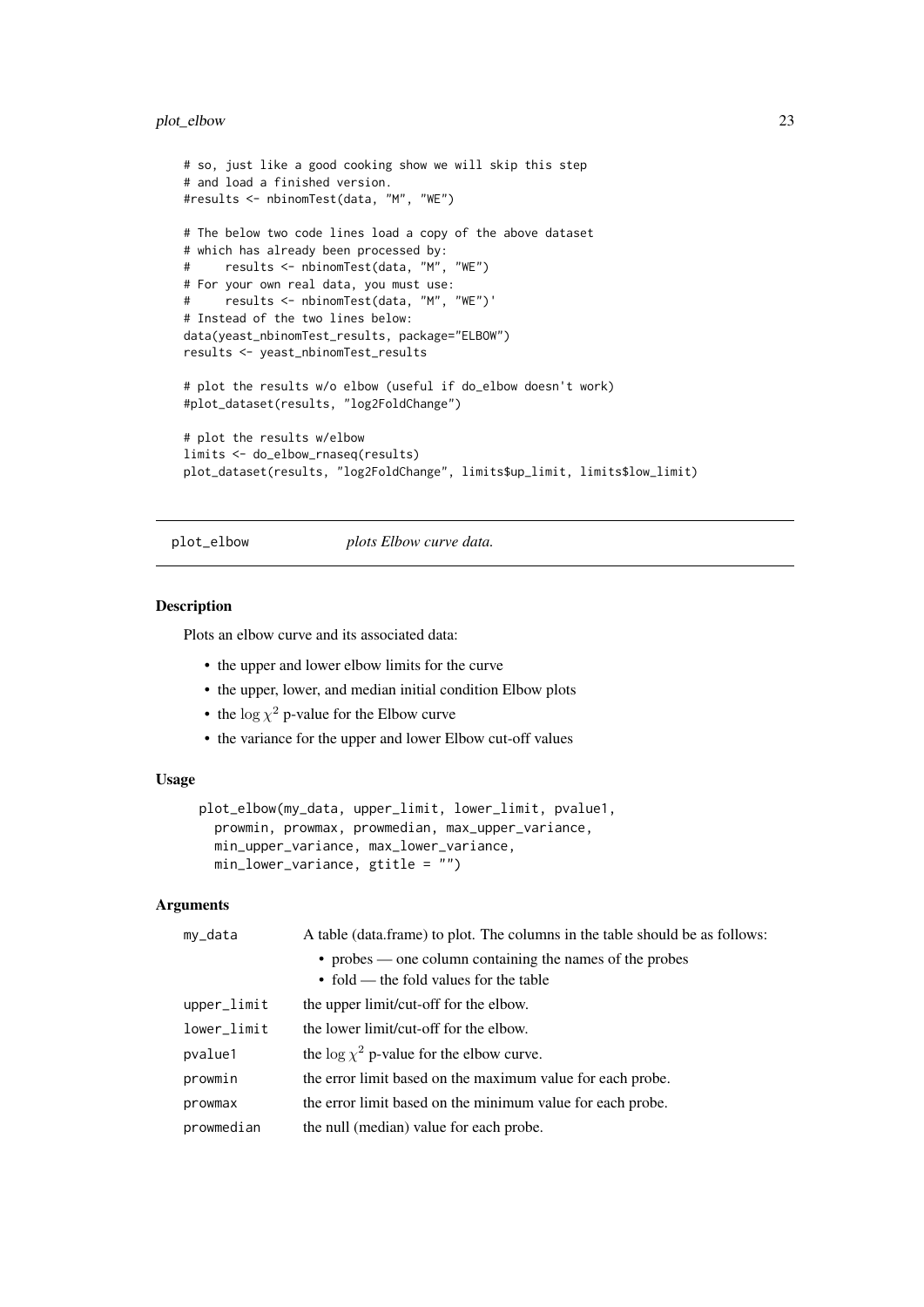24 plot\_elbow profession of the contract of the contract of the contract of the contract of the contract of the contract of the contract of the contract of the contract of the contract of the contract of the contract of th

| max_upper_variance |                                                         |
|--------------------|---------------------------------------------------------|
|                    | the maximum upper elbow limit ( <i>most positive</i> ). |
| min_upper_variance |                                                         |
|                    | the minimum upper elbow limit.                          |
| max_lower_variance |                                                         |
|                    | the maximum lower elbow limit.                          |
| min_lower_variance |                                                         |
|                    | the minimum lower elbow limit <i>(most negative)</i> .  |
| gtitle             | the title to display for the graph.                     |

```
# read in the EcoliMutMA sample data from the package
data(EcoliMutMA, package="ELBOW")
csv_data <- EcoliMutMA
# - OR - Read in a CSV file (uncomment - remove the #'s
# - from the line below and replace 'filename' with
# the CSV file's filename)
# csv_data <- read.csv(filename)
# set the number of initial and final condition replicates both to three
init_count <- 3
final_count <- 3
# Parse the probes, intial conditions and final conditions
# out of the CSV file. Please see: extract_working_sets
# for more information.
#
# init_count should be the number of columns associated with
# the initial conditions of the experiment.
# final_count should be the number of columns associated with
# the final conditions of the experiment.
working_sets <- extract_working_sets(csv_data, init_count, final_count)
probes <- working_sets[[1]]
initial_conditions <- working_sets[[2]]
final_conditions <- working_sets[[3]]
# Uncomment to output the plot to a PNG file (optional)
# png(file="output_plot.png")
my_data <- replicates_to_fold(probes, initial_conditions, final_conditions)
# compute the elbow for the dataset
limits <- do_elbow(data.frame(my_data$fold))
plus_minus <- elbow_variance(probes, initial_conditions, final_conditions)
max_upper_variance <- plus_minus$max_upper
min_upper_variance <- plus_minus$min_upper
max_lower_variance <- plus_minus$max_lower
min_lower_variance <- plus_minus$min_lower
# rounded number for nice appearance graph
upper_limit <- round(limits[[1]],digits=2)
```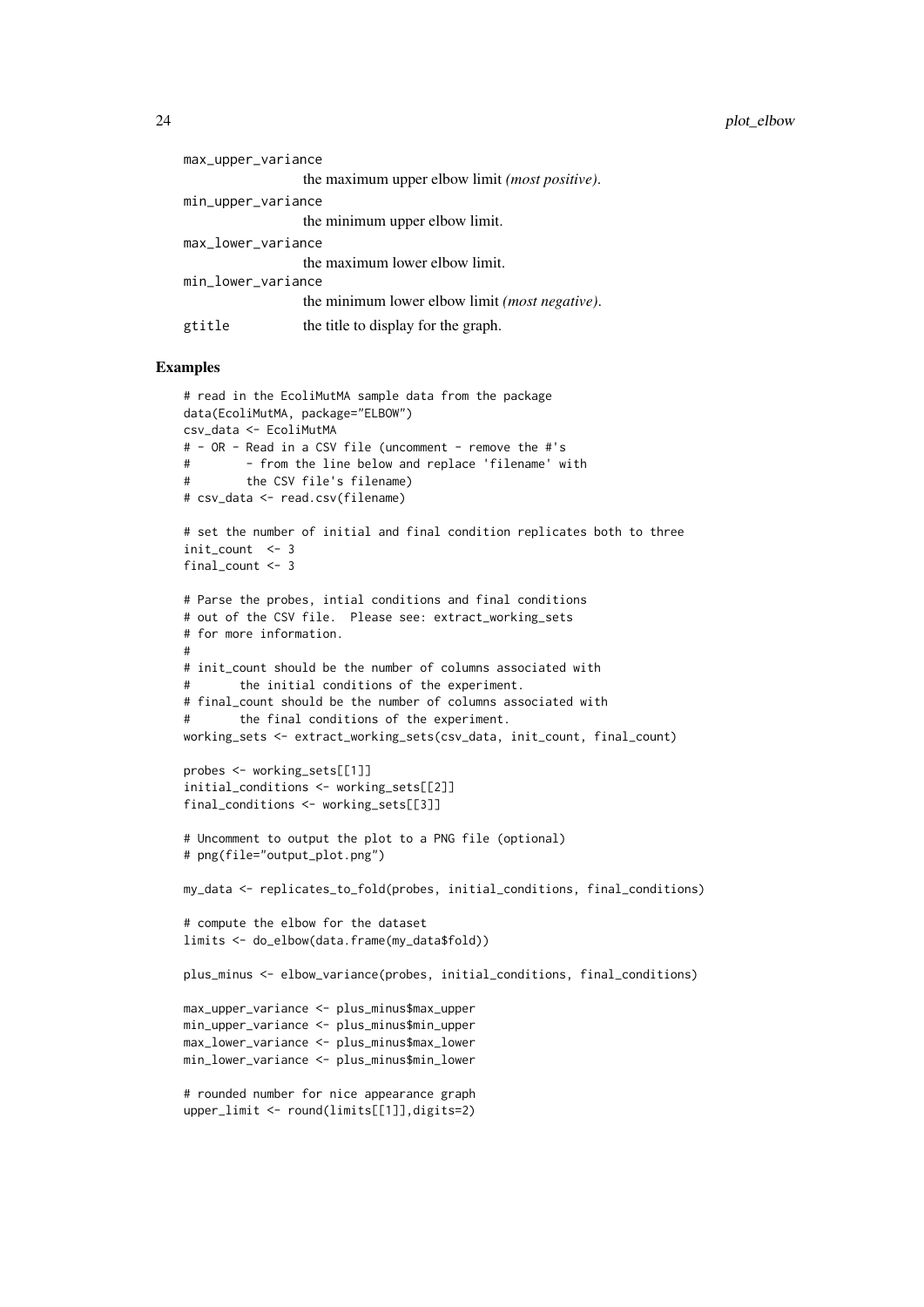#### <span id="page-24-0"></span>replicates\_to\_fold 25

```
# rounded number nice appearance for graph
lower_limit <- round(limits[[2]],digits=2)
p_limits <- null_variance(my_data, upper_limit, lower_limit, initial_conditions)
prowmin <- p_limits[[1]]
prowmax <- p_limits[[2]]
prowmedian <- p_limits[[3]]
pvalue1 <- get_pvalue(my_data, upper_limit, lower_limit)
plot_elbow(my_data, upper_limit, lower_limit, pvalue1, prowmin, prowmax, prowmedian, max_upper_variance, min_
```
replicates\_to\_fold *calculates fold values from a table of experimental data*

#### Description

Converts a data.frame of probes with initial and final experimental conditions to a table with probes and fold change values.

#### Usage

```
replicates_to_fold(probes, initial_conditions,
 final_conditions)
```
#### Arguments

probes the data set of probes. initial\_conditions a data set of replicates corresponding to initial conditions. final\_conditions a data set of replicates corresponding to final conditions.

#### Value

a data.frame comprised of probe names and fold-change values

```
# read in the EcoliMutMA sample data from the package
data(EcoliMutMA, package="ELBOW")
csv_data <- EcoliMutMA
# - OR - Read in a CSV file (uncomment - remove the #'s
# - from the line below and replace 'filename' with
# the CSV file's filename)
# csv_data <- read.csv(filename)
# set the number of initial and final condition replicates both to three
init_count <- 3
final_count <- 3
# Parse the probes, intial conditions and final conditions
# out of the CSV file. Please see: extract_working_sets
```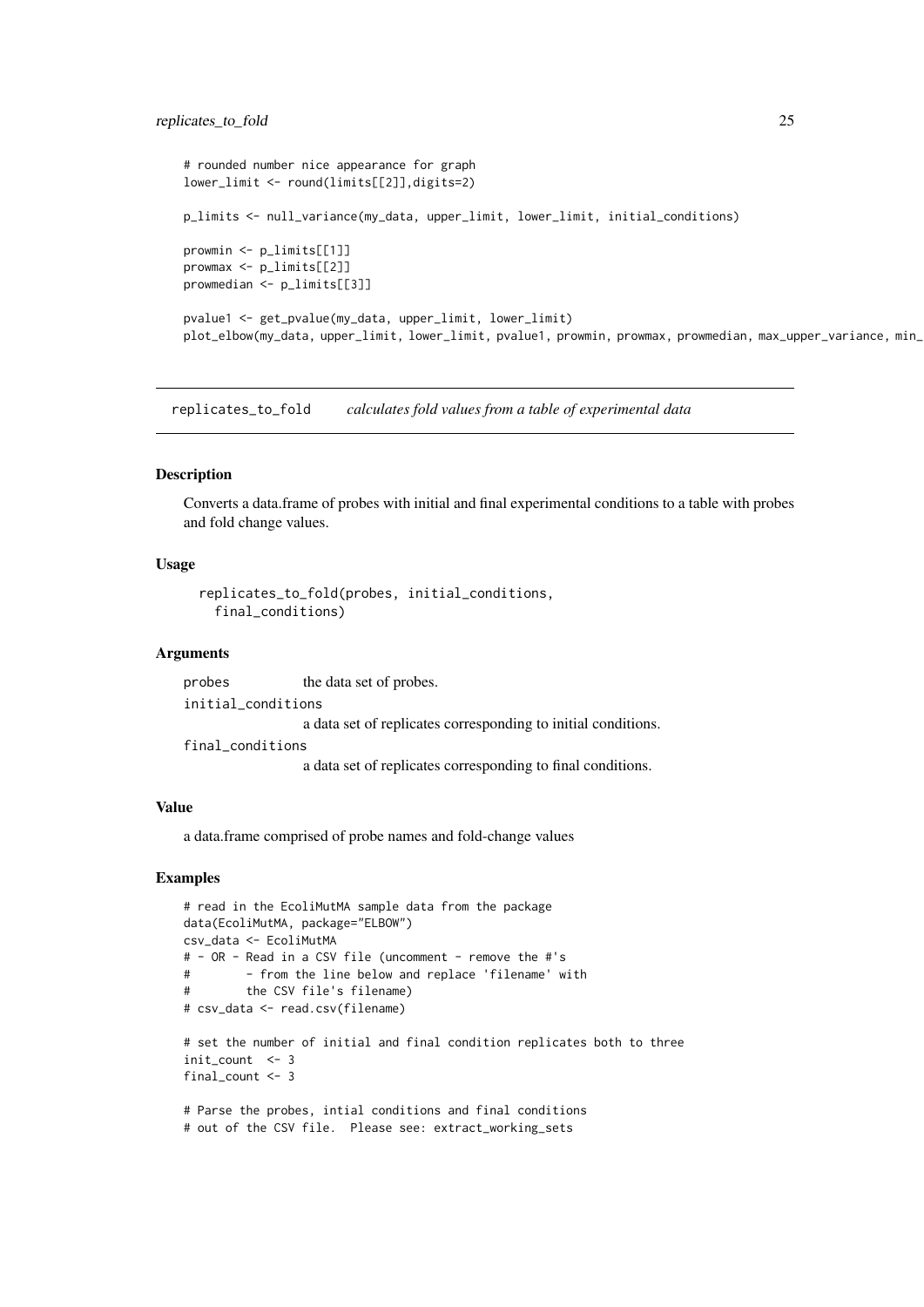```
# for more information.
#
# init_count should be the number of columns associated with
# the initial conditions of the experiment.
# final_count should be the number of columns associated with
# the final conditions of the experiment.
working_sets <- extract_working_sets(csv_data, init_count, final_count)
probes <- working_sets[[1]]
initial_conditions <- working_sets[[2]]
final_conditions <- working_sets[[3]]
# Uncomment to output the plot to a PNG file (optional)
# png(file="output_plot.png")
my_data <- replicates_to_fold(probes, initial_conditions, final_conditions)
```
yeast\_nbinomTest\_results

*Pre-processed Yeast sample RNA-seq data*

#### Description

Pre-processed Yeast sample RNA-seq data, obtained from the website: [http://cgrlucb.wikispace](http://cgrlucb.wikispaces.com/Spring+2012+DESeq+Tutorial)s. [com/Spring+2012+DESeq+Tutorial](http://cgrlucb.wikispaces.com/Spring+2012+DESeq+Tutorial)

For more information, please contact the author of the webpage.

The content from the tutorial's webpage is licensed as follows: Contributions to http://cgrlucb.wikispaces.com/ are licensed under a Creative Commons Attribution Share-Alike 3.0 License. Creative Commons Attribution Share-Alike 3.0 License.

#### Usage

yeast\_nbinomTest\_results

#### Format

An 8 column table defined as such:

- id the Gene ID reprented by the row
- baseMean mean estimated from both conditions (with normalization by size factors)
- baseMeanA mean estimated from the first condition specified as an argument to nbinomTest (in this case, "M")
- baseMeanB mean estimated from the second condition (in this case, "WE")
- foldChange ratio of the estimated means
- log2FoldChange log2 of the ratio
- pval uncorrected p-value from the negative binomial test
- padj p-value adjusted for multiple testing using Benjamini-Hochberg to estimate the false discovery rate
- resVarA dispersion estimated from the first condition
- resVarB dispersion estimated from the second condition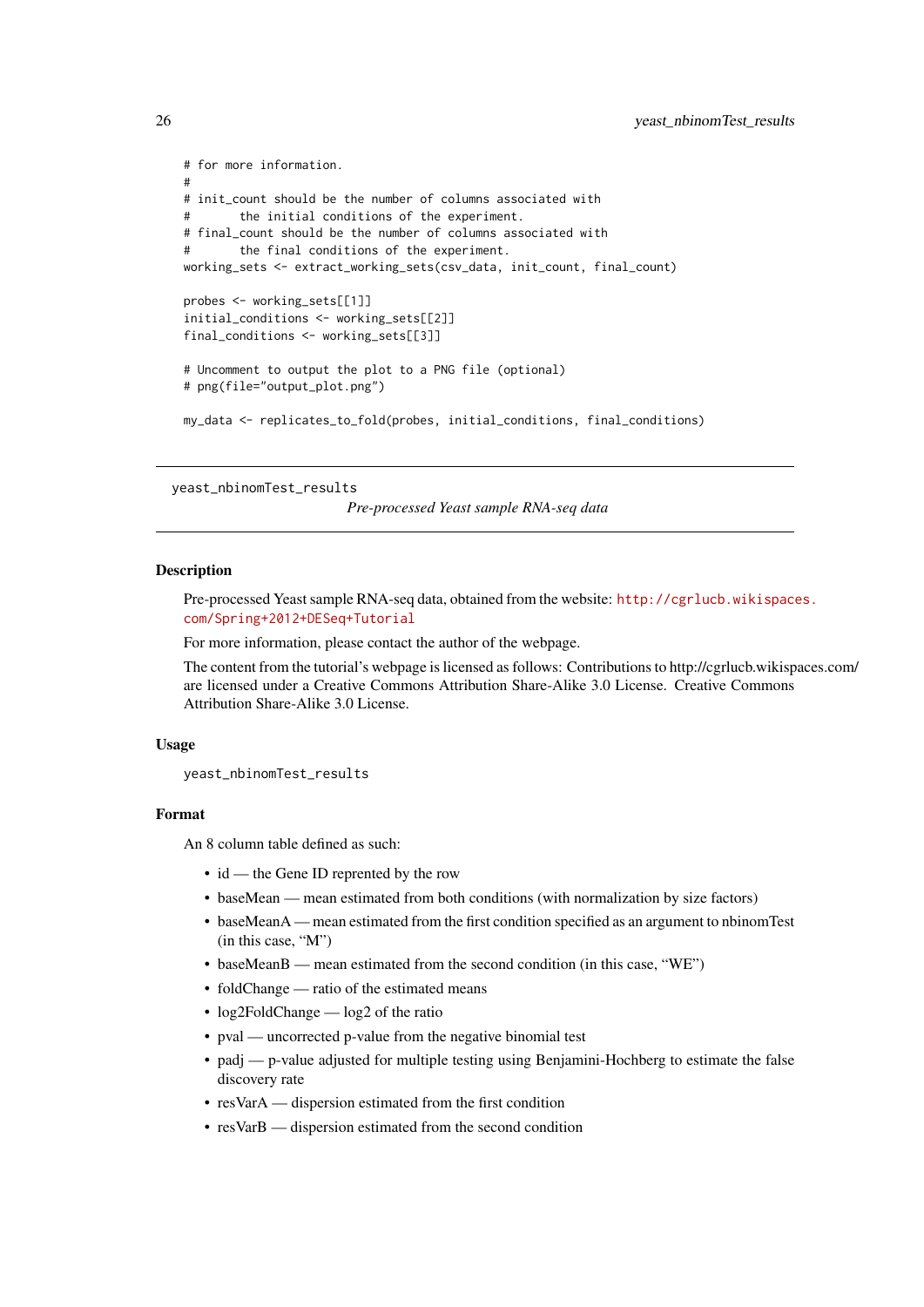## Source

http://cgrlucb.wikispaces.com/Spring+2012+DESeq+Tutorial

### References

Lee, H. "Spring 2012 DESeq Tutorial." [http://cgrlucb.wikispaces.com/Spring+2012+DESeq+](http://cgrlucb.wikispaces.com/Spring+2012+DESeq+Tutorial) [Tutorial](http://cgrlucb.wikispaces.com/Spring+2012+DESeq+Tutorial)